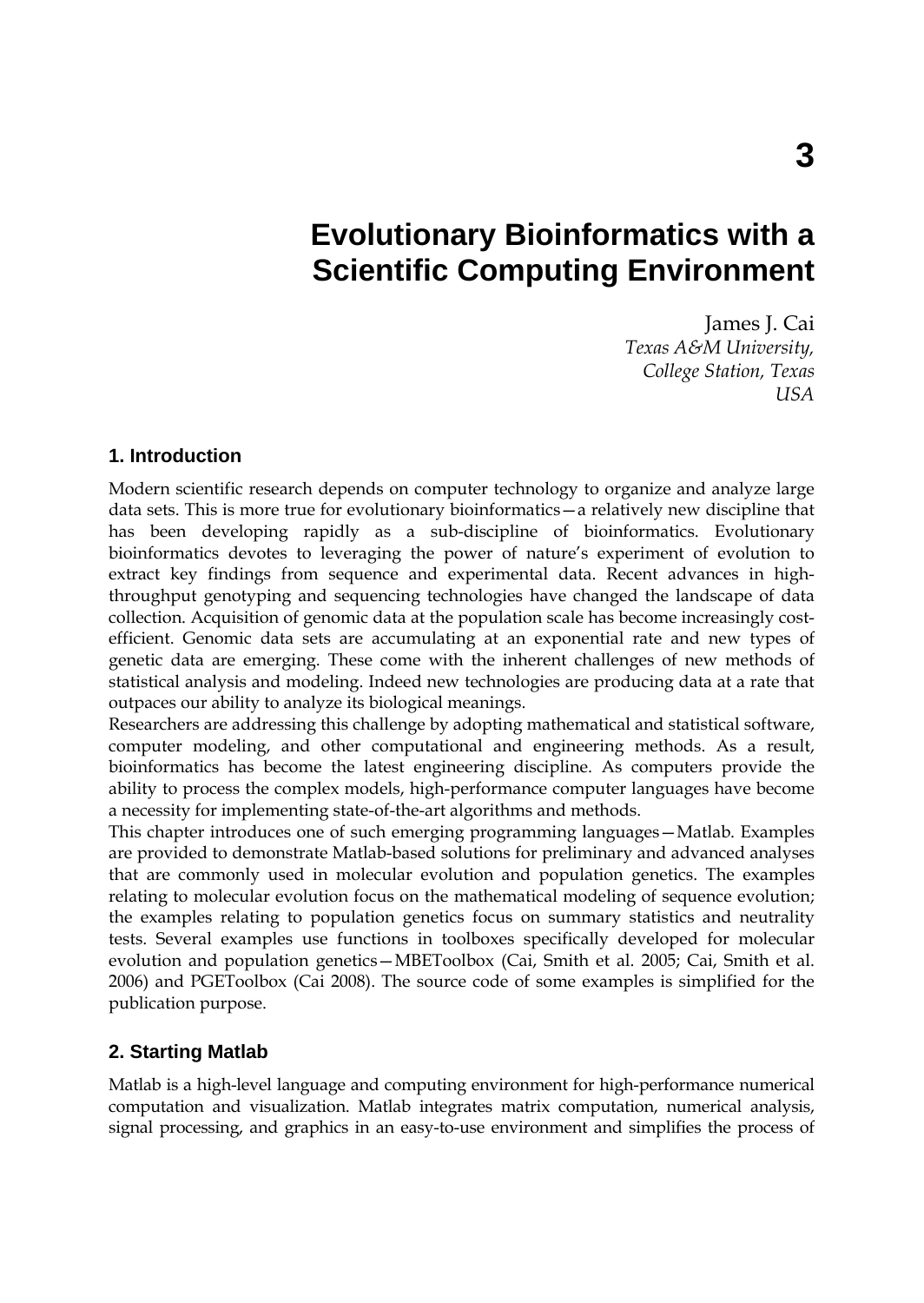solving technical problems in a variety of disciplines. With Matlab, users access very extensive libraries (i.e., toolboxes) of predefined functions to perform computationally intensive tasks faster than with traditional programming languages such as C, C++, and Fortran. Over the years, Matlab has evolved as a premier program in industrial and educational settings for solving practical engineering and mathematical problems. Researchers in bioinformatics are increasingly relying on Matlab to accelerate scientific discovery and reduce development time.

#### **2.1 Creating & manipulating vectors and matrices**

Matlab was designed in the first instance for the purposes of numerical linear algebra. Since its conception, it has acquired many advanced features for the manipulation of vectors and matrices. These features make Matlab an ideal computing language for manipulating genomic data. The basic data type of Matlab is the matrix. Many commonly used genomic data, such as sequences, genotypes, and haplotypes, can be naturally represented as numeric matrices in the computer memory. Therefore, highly efficient basic functions of Matlab can be applied directly to handling many kinds of genomic data. Here is an example of aligned DNA sequences:

Seq1 ATCAGGCATCGATGAATCGT Seq2 ATCGGGCATCGATCAAGCGT Seq3 ATCGGTCATCTATGAAGGCT Seq4 ATCGGTCATCGAAGAAGGCG Seq5 ATCGGTCATCGATCAAGGCG

As these sequences are in the same length and are aligned, the alignment can be represented by a Matlab matrix of integers:

seq=[1 4 2 1 3 3 2 1 4 2 3 1 4 3 1 1 4 2 3 4 1 4 2 3 3 3 2 1 4 2 3 1 4 2 1 1 3 2 3 4 1 4 2 3 3 4 2 1 4 2 4 1 4 3 1 1 3 3 2 4 1 4 2 3 3 4 2 1 4 2 3 1 1 3 1 1 3 3 2 3 1 4 2 3 3 4 2 1 4 2 3 1 4 2 1 1 3 3 2 3];

The simple mapping converts nucleotide sequences from letter representations (A, C, G, and T) to integer representations (1, 2, 3, and 4). Similarly, genotypic data can be converted into a matrix of integers. The genotypic data below contains nine markers (SNPs) sampled from eight diploid individuals.

Idv1 CT GT AG AT AG AG CT AG AG Idv2 CT GT AG AT AG AG CT AG AG Idv3 CC GG GG AA AA AA TT GG GG Idv4 TT TT AA TT GG GG CC AA AA Idv5 CT GT AG AT AG AG CT AG AG Idv6 CT GT AG AT AG AG CT AG AG Idv7 CC GG GG AA AA AA TT GG GG Idv8 CT GT AG AT AG AG CT AG AG

This genotypic data can be converted into the following matrix of integers: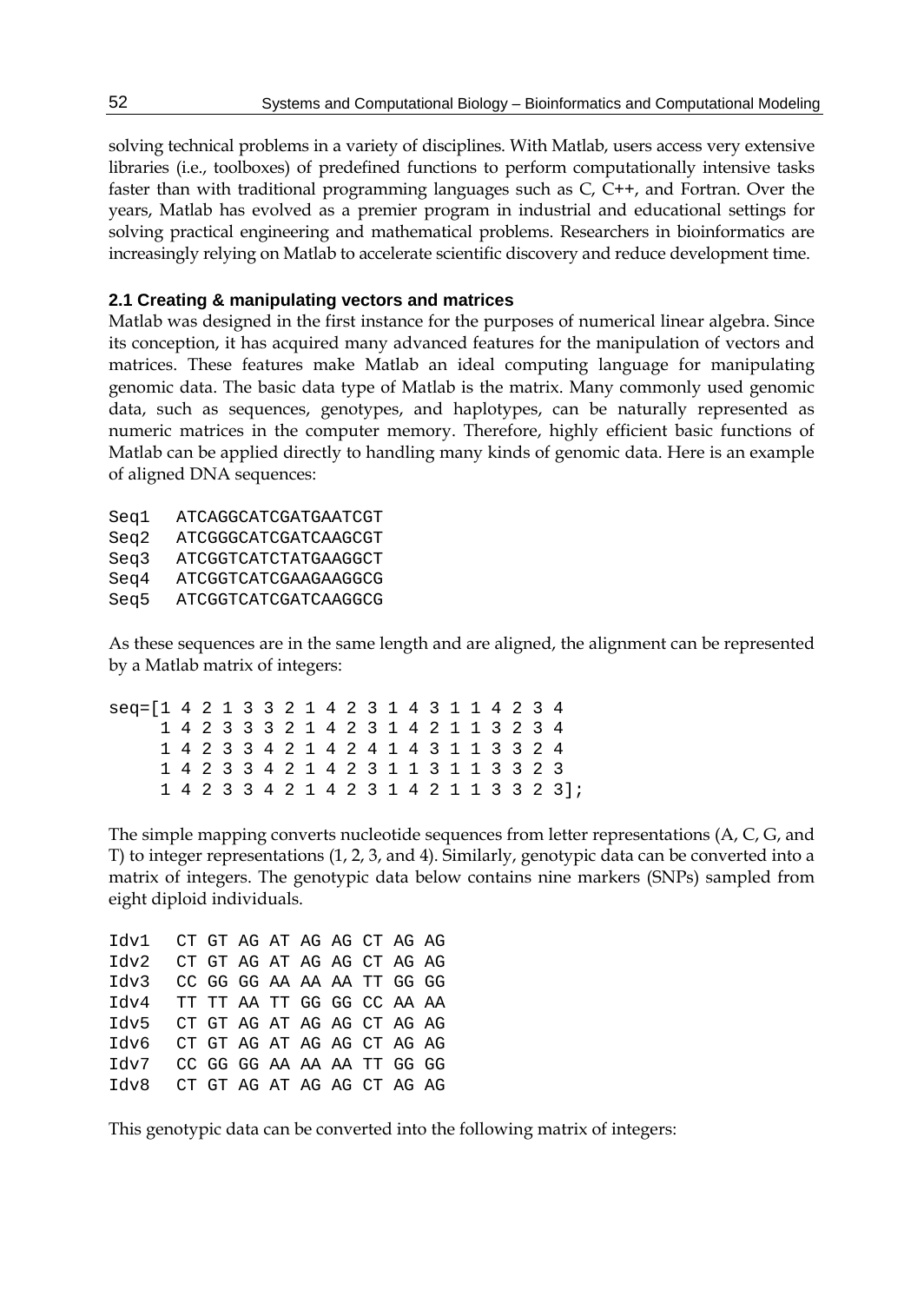| qeno=[2 4 3 4 1 3 1 4 1 3 1 3 2 4 1 3 1 3 |  |  |  |  |  |  |  |  |                                     |                                       |
|-------------------------------------------|--|--|--|--|--|--|--|--|-------------------------------------|---------------------------------------|
|                                           |  |  |  |  |  |  |  |  | 2 4 3 4 1 3 1 4 1 3 1 3 2 4 1 3 1 3 |                                       |
|                                           |  |  |  |  |  |  |  |  | 2 2 3 3 3 3 1 1 1 1 1 1 4 4 3 3 3 3 |                                       |
|                                           |  |  |  |  |  |  |  |  | 4 4 4 4 1 1 4 4 3 3 3 3 2 2 1 1 1 1 |                                       |
|                                           |  |  |  |  |  |  |  |  | 2 4 3 4 1 3 1 4 1 3 1 3 2 4 1 3 1 3 |                                       |
|                                           |  |  |  |  |  |  |  |  | 2 4 3 4 1 3 1 4 1 3 1 3 2 4 1 3 1 3 |                                       |
|                                           |  |  |  |  |  |  |  |  | 2 2 3 3 3 3 1 1 1 1 1 1 4 4 3 3 3 3 |                                       |
|                                           |  |  |  |  |  |  |  |  |                                     | 2 4 3 4 1 3 1 4 1 3 1 3 2 4 1 3 1 3 1 |

Structures and cell arrays in Matlab provide a way to store dissimilar types of data in the same array. In this example, information about markers, such as the chromosomal position and SNP identification, can be represented in a structure called mark:

```
mark.pos=[38449934,38450800,38455228,38456851,38457117,38457903,... 
           38465179,38467522,38469351]; 
mark.rsid={'rs12516','rs8176318','rs3092988','rs8176297',... 
            'rs8176296','rs4793191','rs8176273','rs8176265',... 
            'rs3092994'};
```
In the same way, you can represent haplotypes with an integer matrix, hap, and represent makers' information of the haplotype with a mark structure. The difference between sequences of hap and seq is that hap usually contains only sites that are polymorphic and chromosomal positions of these sites are likely to be discontinuous; whereas, seq includes both monoallelic and polymorphic sites, which are continuous in their chromosomal position.

Matlab supports many different data types, including integer and floating-point data, characters and strings, and logical true and false states. By default, all numeric values are stored as double-precision floating point. You can choose to build numeric matrices and arrays as integers or as single-precision. Integer and single-precision arrays offer more memory-efficient storage than double-precision. You can convert any number, or array of numbers, from one numeric data type to another. For example, a double-precision matrix geno can be converted into an unsigned 8-bit integer matrix by using command uint8(geno) without losing any information. The output matrix takes only one-eighth the memory of its double-precision version. The signed or unsigned 8-bit integer, like logical value, requires only 1 byte. They are the smallest data types. Sparse matrices with mostly zero-valued elements, such as adjacency matrices of most biological networks, occupy a fraction of the storage space required for an equivalent full matrix.

#### **2.2 Numerical analysis**

Matlab has many functions for numerical data analysis, which makes it a well suited language for numerical computations. Typical uses include problem solving with matrix formulations, general purpose numeric computation, and algorithm prototyping. Using Matlab in numerical computations, users can express the problems and solutions just as they are written mathematically—without traditional programming. As a high-level language, Matlab liberates users from implementing many complicated algorithms and commonly used numerical solutions, and allows users to focus on the "real" problems they want to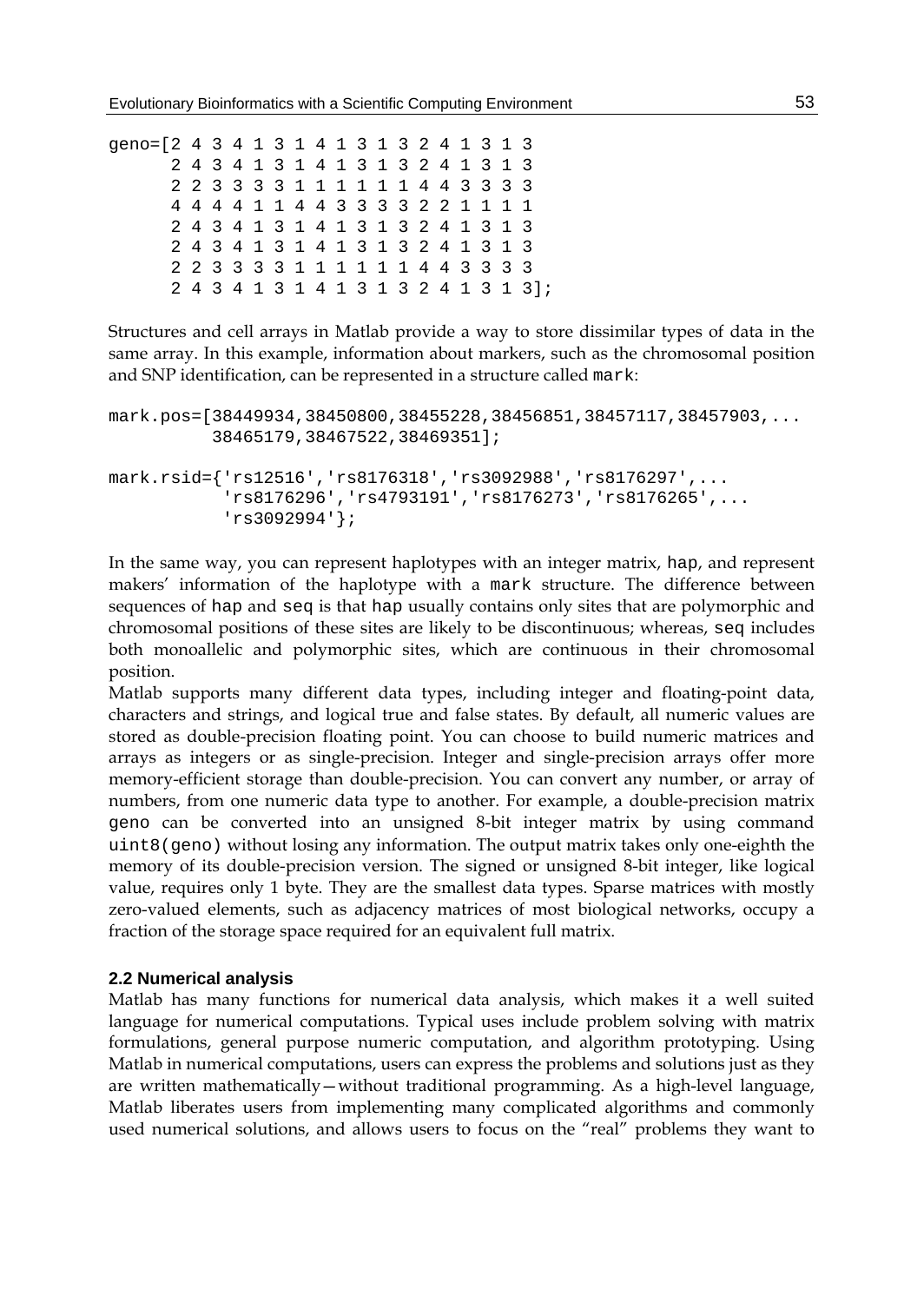solve, without understanding the details of routine computational tasks. This section introduces three numerical routines: optimization, interpolation, and integration.

## **2.2.1 Optimization**

Matlab built-in functions and specific toolboxes provide widely used algorithms for standard and large-scale optimization, solving constrained and unconstrained continuous and discrete problems. Users can use these algorithms to find optimal solutions, perform tradeoff analyses, balance multiple design alternatives, and incorporate optimization methods into algorithms and models. Here I use two functions fminbnd and fminsearch to illustrate the general solutions to the problems of constrained linear optimization and unconstrained nonlinear optimization, respectively.

Function fminbnd finds the minimum of a single-variable function,  $\min_{x} f(x)$ , within a

fixed interval  $x_1 < x < x_2$ . In Matlab,

```
[x, fval] = fminbnd(\mathcal{Q}fun, x1, x2);
```
returns scalar x a local minimizer of the scalar valued function, which is described by a function handle  $\mathscr{E}$ fun, in the interval between x1 and x2. The second returning variable fval is the value of the objective function computed in @fun at the solution x. Function fminsearch finds minimum of unconstrained multivariable function using a derivativefree method. As above, the minimum of a problem is specified by  $\min_{\bar{x}} f(\bar{x})$ , where  $\bar{x}$  is a

vector instead of a scalar, and *f* is a function of several variables. In Matlab this is written as:

[x,fval]=fminsearch(@fun,x0);

where  $x0$  is a vector of initial values of x. Note that fminsearch can often handle discontinuities particularly if they do not occur near the solution.

Depending on the nature of the problem, you can choose to use fminbnd, fminsearch, or other optimization functions to perform likelihood inference. When doing this, you first need to write a likelihood function that accepts initial parameters as inputs. The likelihood function typically returns a value of the negative log likelihood. Input parameters that produce the minimum of the function are those that give the maximum likelihood for the model. Here is an example showing how to use function fminbnd.

```
options=optimset('fminbnd'); 
[x,fval]=fminbnd(@likefun,eps,20,options,tree,site,model);
```
where @likefun is a function handle of the following negative log-likelihood function:

```
function [L]=likefun(x,tree,site,model) 
rate=x(1);
L=-log(treelike(tree,site,model,rate));
```
This function takes four parameters: the evolutionary rate, rate, (which is what we are going to optimize), a phylogenetic tree, a site of alignment of sequences, and a substitution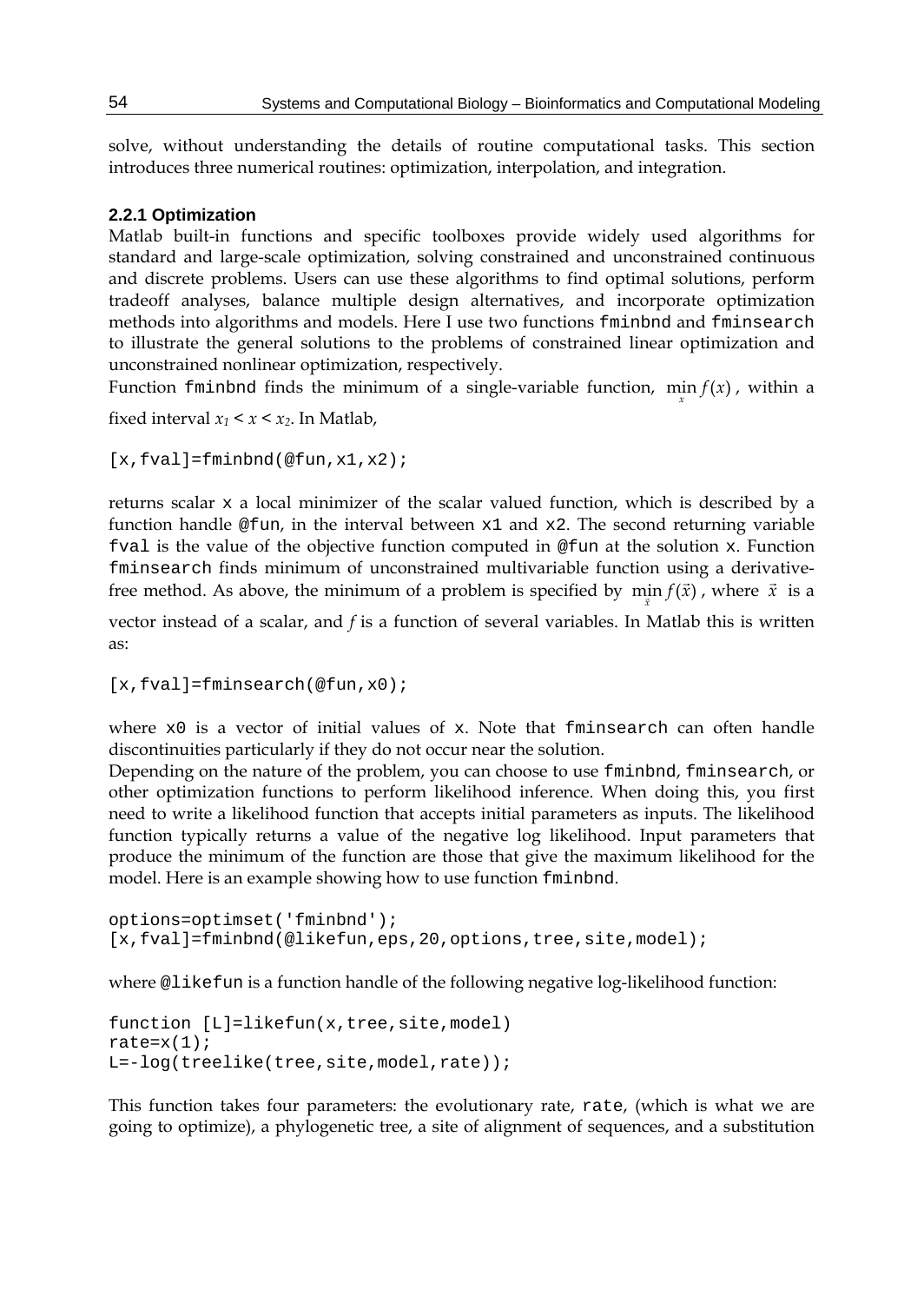model. fminbnd returns estimate  $x(1)$ , which is the optimized rate that gives maximum likelihood fval. The function treelike computes the likelihood of a tree for a given site under the substitution model (see Section 3.4 for details).

## **2.2.2 Interpolation**

Interpolation is one of the classical problems in numerical analysis. Here I show how a one dimensional interpolation problem is formulated and how to use the interpolation technique to determine the recombination fraction between two chromosomal positions. The relationships between physical distance (Mb) and genetic distance (cM) vary considerably at different positions on the chromosome due to the heterogeneity in recombination rate. A recombination map correlates the increment of genetic distance with that of physical distance. The distances between two points in a recombination map are defined in terms of recombination fractions. The incremental step of the physical distance is fixed by the distance between each pair of consecutive makers. Given a set of *n* makers  $[x_k, y_k]$ ,  $1 \le k \le n$ , with  $x_1 \le x_2 \le ... \le x_n$ , the goal of interpolation is to find a function  $f(x)$  whose graph interpolates the data points, i.e.,  $f(x_k) = y_k$ , for  $k = 1, 2,..., n$ . The general form of Matlab function interp1 is as follows:

yi=interp1(x,y,xi,method)

where  $x$  and  $y$  are the vectors holding x-coordinates (i.e., the chromosomal positions) and  $y$ coordinates (i.e., the cumulative recombination rate) of points to be interpolated, respectively. xi is a vector holding points of evaluation, i.e.,  $yi=f(xi)$  and method is an optional string specifying an interpolation method. Default interpolation method 'linear' produces a piecewise linear interpolant. If xi contains two positions on the chromosome, xi=[pos1,pos2], yi computed will contain two values [rec1,rec2]. The local recombination rate (cM/Mb) can then be calculated as (rec2-rec1)/(pos2-pos1).

## **2.2.3 Integration**

The basic problem considered by numerical integration is to compute an approximate solution to a definite integral  $\int_a^b f(x)dx$  . If  $f(x)$  is a smooth well-behaved function, integrated over a small number of dimensions and the limits of integration are bounded, there are many methods of approximating the integral with arbitrary precision.  $quad$   $($   $@fun, a, b)$ approximates the integral of function @fun from a to b to within an error of 1e-6 using recursive adaptive Simpson quadrature. You can use function trapz to compute an approximation of the integral of Y via the trapezoidal method. To compute the integral with unit spacing, you can use  $Z = \text{trapz}(Y)$ ; for spacing other than one, multiply Z by the spacing increment. You can also use  $Z = \text{trapz}(X, Y)$  to compute the integral of Y with respect to X using trapezoidal integration.

## **2.3 Data visualization & graphical user interfaces**

Matlab adopts powerful visualization techniques to provide excellent means for data visualization. The graphics system of Matlab includes high-level commands for twodimensional and three-dimensional data visualization, image processing, animation, and presentation graphics. The graphic system of Matlab is also highly flexible as it includes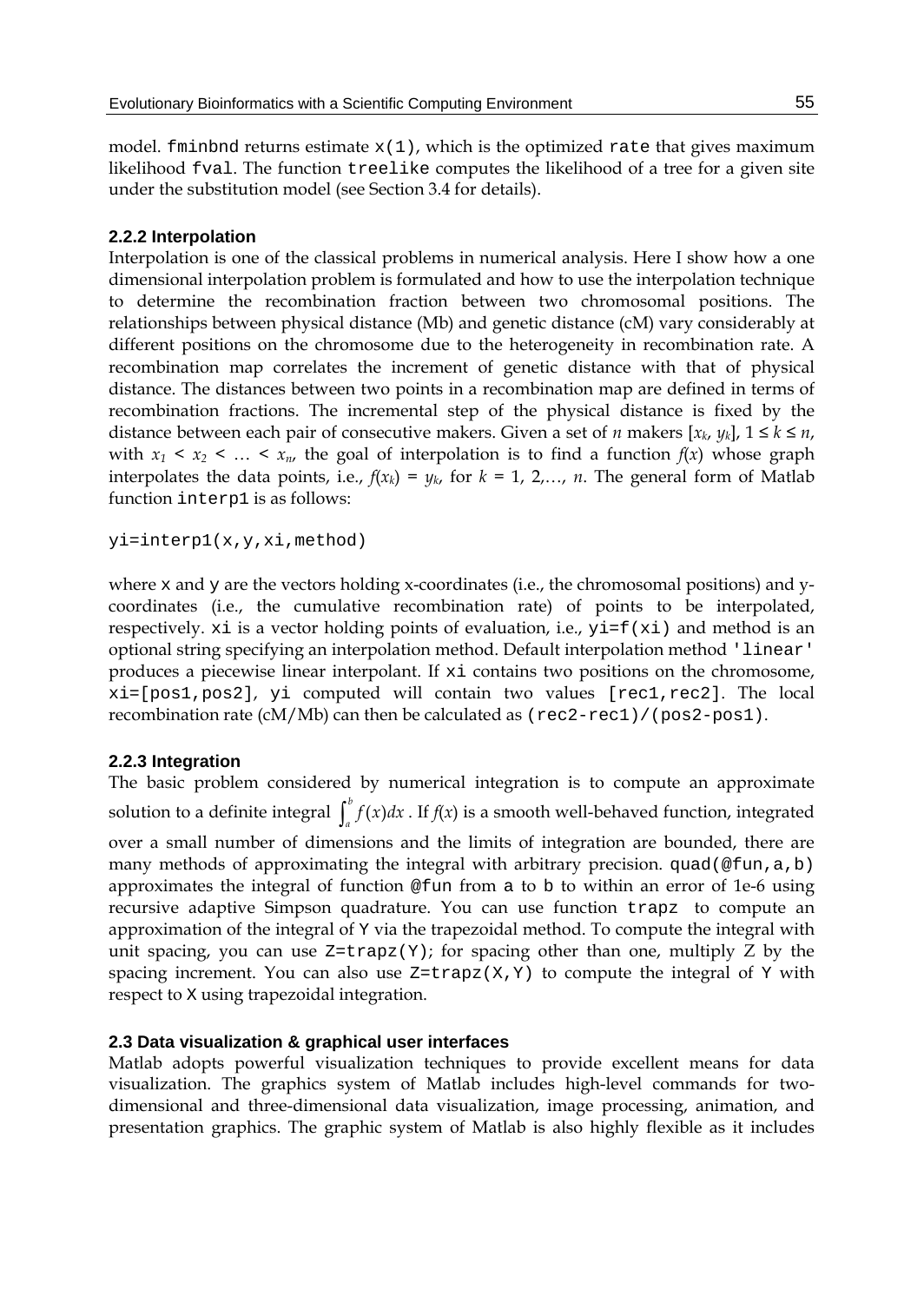low-level commands that allow users to fully customize the appearance of graphics. Fig. 1 gives some examples of graphic outputs from data analyses in evolutionary bioinformatics.



Fig. 1. Examples of graphic outputs and GUIs.

Matlab is also a convenient environment for building graphical user interfaces (GUI). A good GUI can make programs easier to use by providing them with a consistent appearance and intuitive controls. Matlab provides many programmable controls including push buttons, toggle buttons, lists, menus, text boxes, and so forth. A tool called guide, the GUI Development Environment, allows a programmer to select, layout and align the GUI components, edit properties, and implement the behavior of the components. Together with guide, many GUI-related tools make Matlab suitable for application development. PGEGUI and MBEGUI are two menu-driven GUI applications in PGEToolbox and MBEToolbox, respectively.

## **2.4 Extensibility & scalability**

Matlab has an open, component-based, and platform-independent architecture. Scientific applications are difficult to develop from scratch. Through a variety of toolboxes, Matlab offers infrastructure for data analyses, statistical tests, modeling and visualization, and other services. A richer set of general functions for statistics and mathematics allows scientists to manipulate and view data sets with significantly less coding effort. Many special-purpose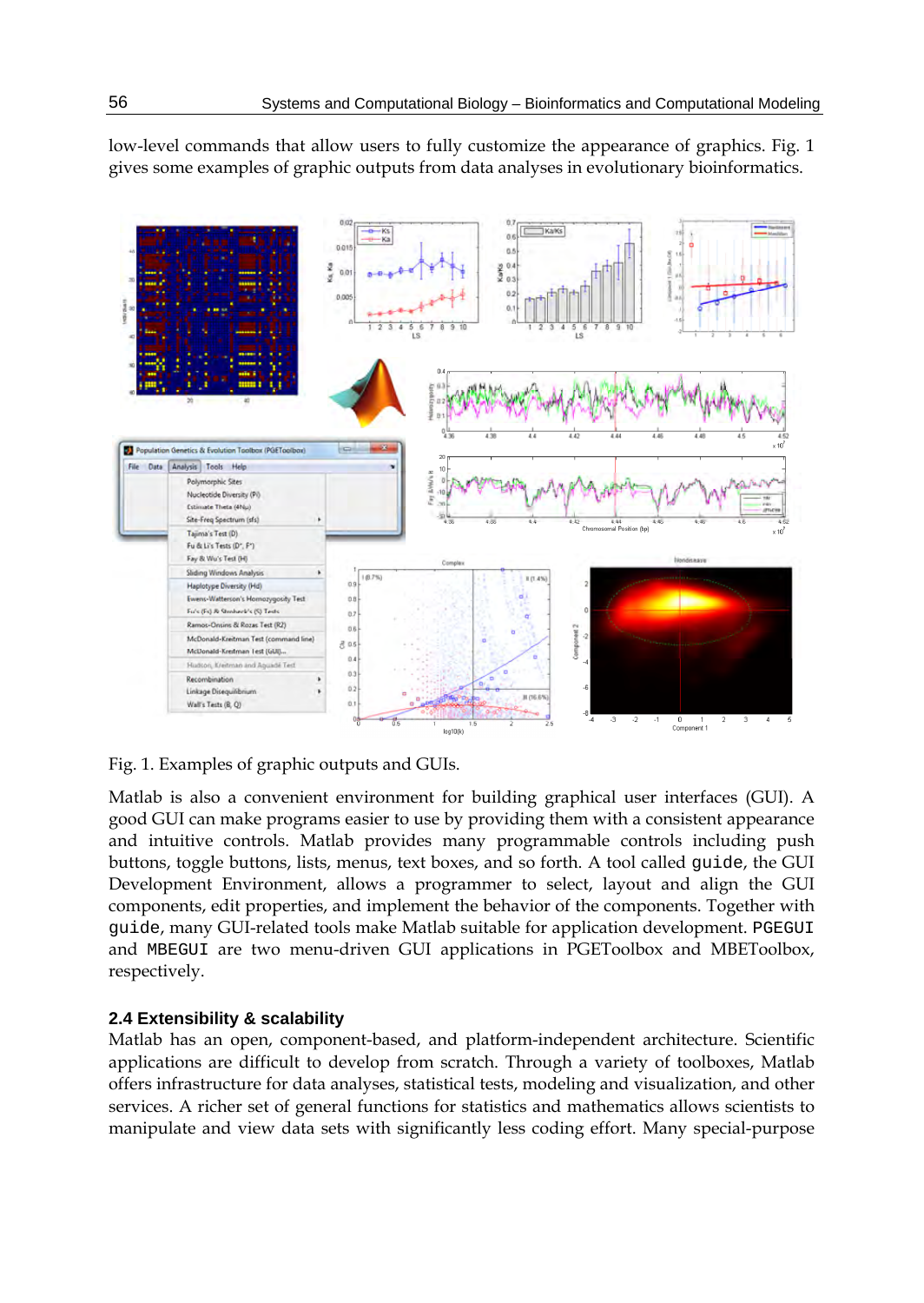tool boxes that address specific areas are provided and developers choose only the tools and extensions needed. Thus extensibility is one of the most important features of the Matlab environment. Matlab functions have a high degree of portability, which stems from a complete lack of coupling with the underlying operating system and platform. Matlab application deployment tools enable automatic generation and royalty-free distribution of applications and components. You can distribute your code directly to others to use in their own Matlab sessions, or to people who do not have Matlab.

You can run a Matlab program in parallel. The parallel computing toolbox allows users to offload work from one Matlab session (the client) to other Matlab sessions (the workers). It is possible to use multiple workers to take advantage of the parallel processing on a remote cluster of computers. This is called "remote" parallel processing. It is also possible to do parallel computing with Matlab on a single multicore or multiprocessor machine. This is called "local" parallel computing. Fig. 2 is a screenshot of the task manager showing the CPU usage on a single 8-core PC in local parallel computing with Matlab.



Fig. 2. CPU usage of a single 8-core PC in local parallel computing with Matlab.

With a copy of Matlab that has the parallel computing features, the simplest way of parallelizing a Matlab program is to use the for loops in the program. If a for loop is suitable for parallel execution, this can be indicated simply by replacing the word for by the word parfor. When the Matlab program is run, and if workers have been made available by the matlabpool command, then the work in each parfor loop will be distributed among the workers. Another way of parallelizing a Matlab program is to use a spmd (single program, multiple data) statement. Matlab executes the spmd body denoted by statements on several Matlab workers simultaneously. Inside the body of the spmd statement, each Matlab worker has a unique value of labindex, while numlabs denotes the total number of workers executing the block in parallel. Within the body of the spmd statement, communication functions for parallel jobs (such as labSend and labReceive) can transfer data between the workers. In addition, Matlab is developing new capabilities for the graphics processing unit (GPU) computing with CUDA-enabled NVIDIA devices.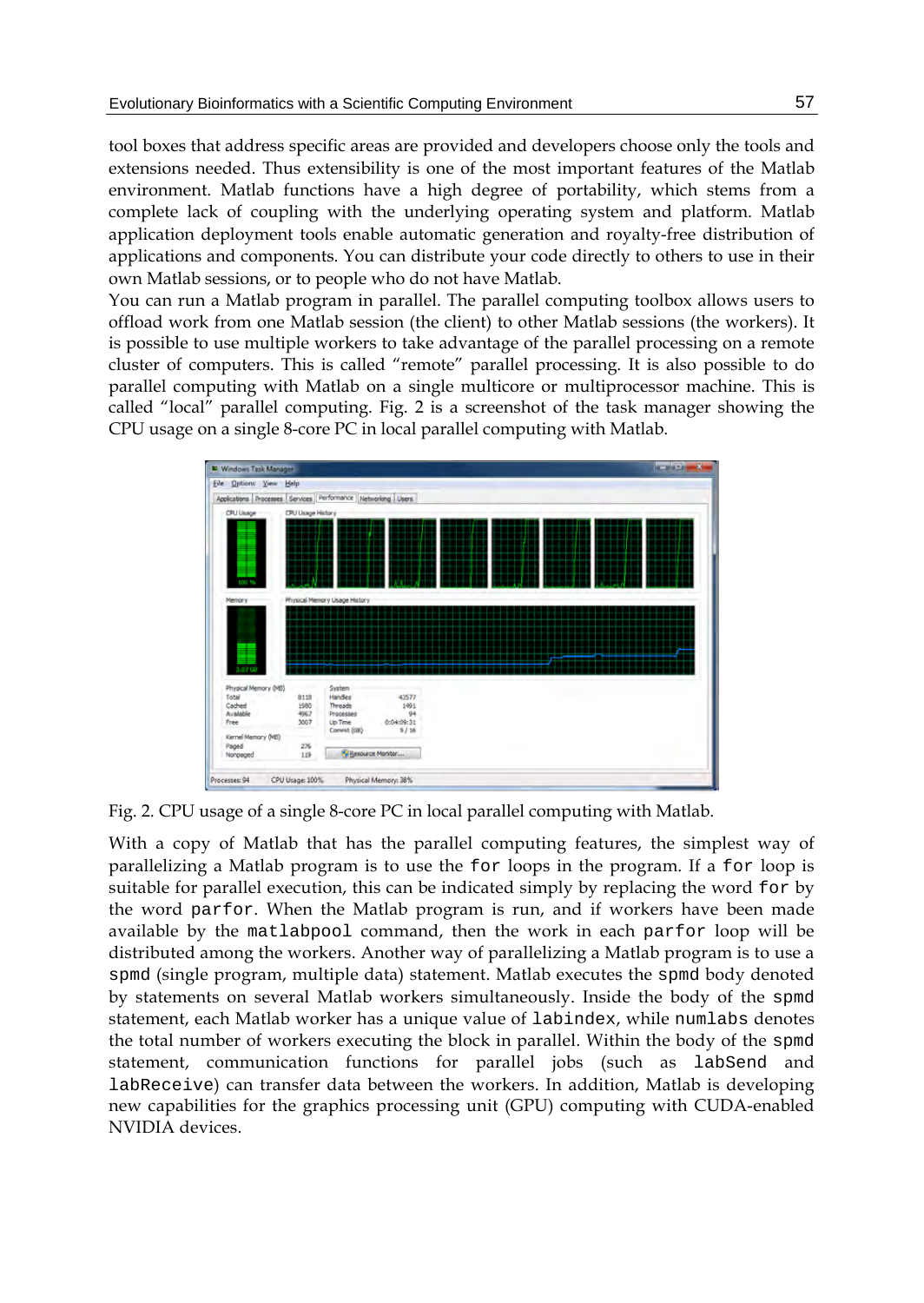## **3. Using Matlab in molecular evolution**

Molecular evolution focuses on the study of the process of evolution at the scale of DNA, RNA, and proteins. The process is reasonably well modeled by using finite state continuous time Markov chains. In Matlab we obtain compact and elegant solutions in modeling this process.

## **3.1 Evolutionary distance by counting**

Before explicitly modeling the evolution of sequences, let's start with simple counting methods for estimating evolutionary distance between DNA or protein sequences. If two DNA or protein sequences were derived from a common ancestral sequence, then the evolutionary distance refers to the cumulative amount of difference between the two sequences. The simplest measure of the distance between two DNA sequences is the number of nucleotide differences (*N*) between the two sequences, or the portion of nucleotide differences  $(p = N/L)$  between the two sequences. In Matlab, the *p*-distance between two aligned sequences can be computed like this:

```
p = sum(seq(1,:)-seq(2,:))/size(seq,1);
```
To correct for the hidden changes that have occurred but cannot be directly observed from the comparison of two sequences, the formula for correcting multiple hits of nucleotide substitutions can be applied. The formulae used in these functions are analytical solutions of a variety of Markov substitution models. The simplest model is the JC model (Jukes and Cantor 1969). Analytic solution of the JC model corrects *p*-distance when *p* < 0.75:

 $d=-(3/4)*log(1-4*p/3);$ 

Other commonly used models include Kimura-two-parameter (K2P)(Kimura 1980), Felsenstein (F84)(Felsenstein 1984), and Hasegawa-Kishono-Yano (HKY85)(Hasegawa, Kishino et al. 1985). When the numbers of parameters used to define a model increase with the complicity of the model, we reach a limit where there is no analytical solution for the expression of evolutionary distance. In these cases, we can use the maximum likelihood method, as described in Section 3.3, to estimate the evolutionary distance.

For protein sequences, the simplest measure is the *p*-distance between two sequences. Assume that the number of amino acid substitutions at a site follows the Poisson distribution; a simple approximate formula for the number of substitutions per site is given by:

 $d=-log(1-p);$ 

This is called Poisson correction distance. Given that different amino acid residues of a protein have different levels of functional constraints and the substitution rate varies among the sites, it is suggested that the rate variation can be fitted by the gamma distribution (Nei and Kumar 2000). The gamma distance between two sequences can be computed by:

 $d=a*((1-p)^{(-1/a)-1})$ ;

where a is the shape parameter of the gamma distribution. Several methods have been proposed to estimate a (Yang 1994; Gu and Zhang 1997). The gamma distance with a=2.4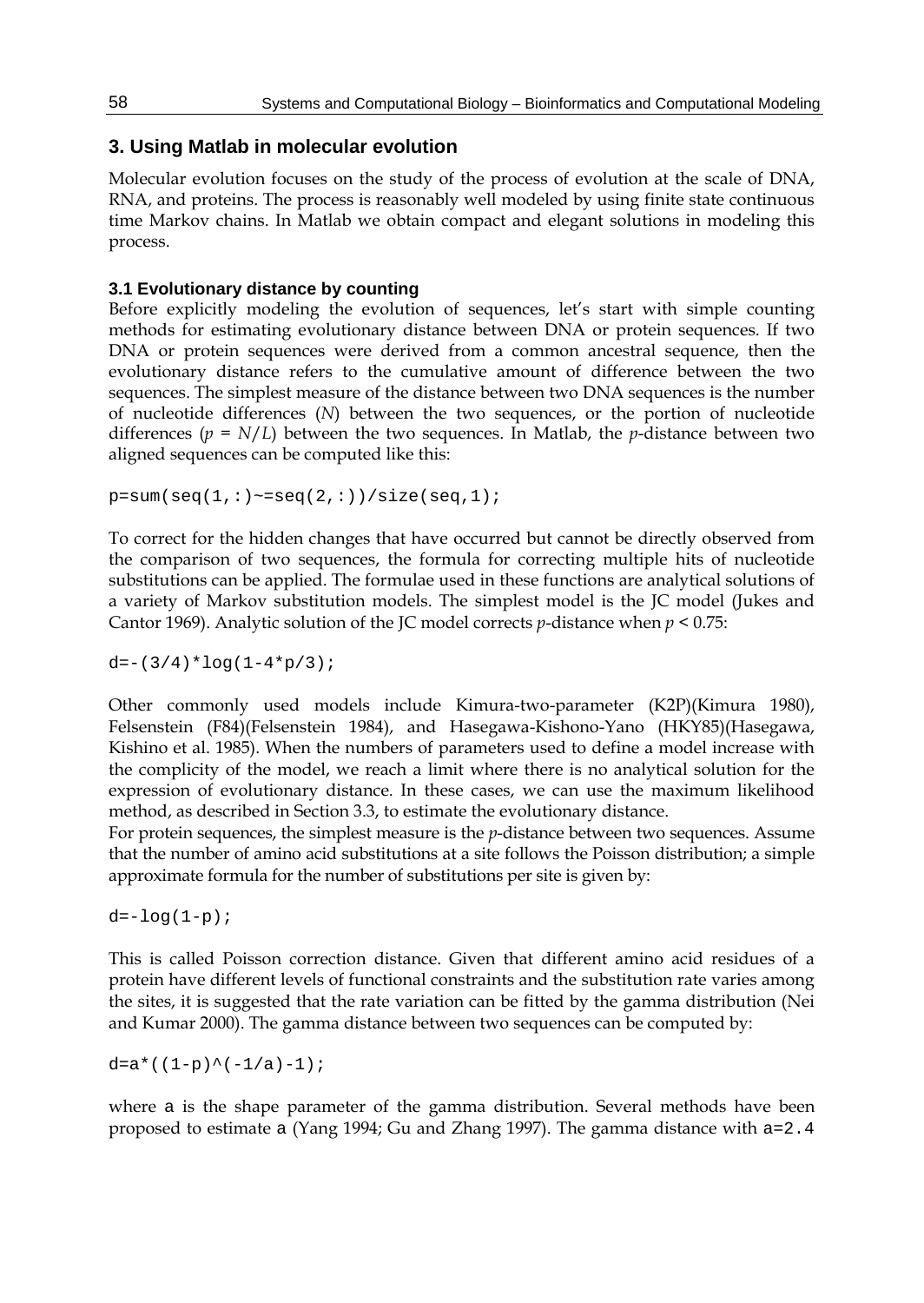is an approximate of the JTT distance based on the 20×20 amino acid substitution matrix developed by Jones, Taylor et al. (1992). The maximum likelihood estimation of JTT distance is described in Section 3.3.2.

Protein sequences are encoded by strings of codons, each of which is a triplet of nucleotides and specifies an amino acid according to the genetic code. Codon-based distance can be estimated by using the heuristic method developed by Nei and Gojobori (1986). The method has been implemented with an MBEToolbox function called dc\_ng86. The function counts the numbers of synonymous and nonsynonymous sites (*LS* and *LA*) and the numbers of synonymous and nonsynonymous differences (*SS* and *SA*) by considering all possible evolutionary pathways. The codon-based distance is measured as  $K_S = S_S/L_S$  and  $K_A = S_A/L_A$ for synonymous and nonsynonymous sites, respectively. Comparison of *KS* and *KA* provide useful information about natural selection on protein-coding genes:  $K_A/K_S = 1$  indicates neutral evolution,  $K_A/K_S$  < 1 negative selection, and  $K_A/K_S$  > 1 positive selection.

#### **3.2 Markov models of sequence evolution**

Markov models of sequence evolution have been widely used in molecular evolution. A Markov model defines a continuous-time Markov process to describe the change between nucleotides, amino acids, or codons over evolutionary time. Markov models are flexible and parametrically succinct. A typical Markov model is characterized by an instantaneous rate matrix *R*, which defines the instantaneous relative rates of interchange between sequence states.

*R* has off-diagonal entries  $R_{ij}$  equal to the rates of replacement of *i* by *j*:  $R_{ii} = r(i \rightarrow j)$ ,  $i \neq j$ . The diagonal entries, *Rii*, are defined by a mathematical requirement that the row sums are all zero, that is,  $R_{ii} = \sum_{j \neq i} (-R_{ij})$ . The dimension of *R* depends on the number of statuses of the substitution: 4×4 for nucleotides, 20×20 for amino acids, and 61×61 for codons. We denote *Π* the vector that contains equilibrium frequencies for 4 nucleotides, 20 amino acids, or 61 sense codons, depending on the model. By multiplying the diagonal matrix of *Π*, *R* is transformed into a "frequency-scaled" rate matrix *Q=*diag(*Π*)\**R*. Subsequently, we can compute the substitution probability matrix *P* according to the matrix exponential  $P(t) = e^{Qt}$ , where  $P(t)$  is the matrix of substitution probabilities over an arbitrary time (or branch length) *t*.

#### **3.3 Model-based evolutionary distance 3.3.1 Nucleic acid substitutions**

For a nucleotide substitution probability matrix  $P(t)$ ,  $P_{i\rightarrow j}(t)$  is the probability that nucleotide *i* becomes nucleotide *j* after time *t*. An example of divergence of two sequences (each contains only 1 base pair) from a common ancestral sequence is shown in Fig. 3.



Fig. 3. Divergence of two sequences. Sequences 1 (left) and 2 (right) were derived from a common ancestral sequence *t* years ago.  $P_{A\rightarrow C}(t)$  is the probability that nucleotide A becomes C after time *t*.  $P_{A\rightarrow A}(t)$  is the probability that no substitution occurs at the site during time *t*.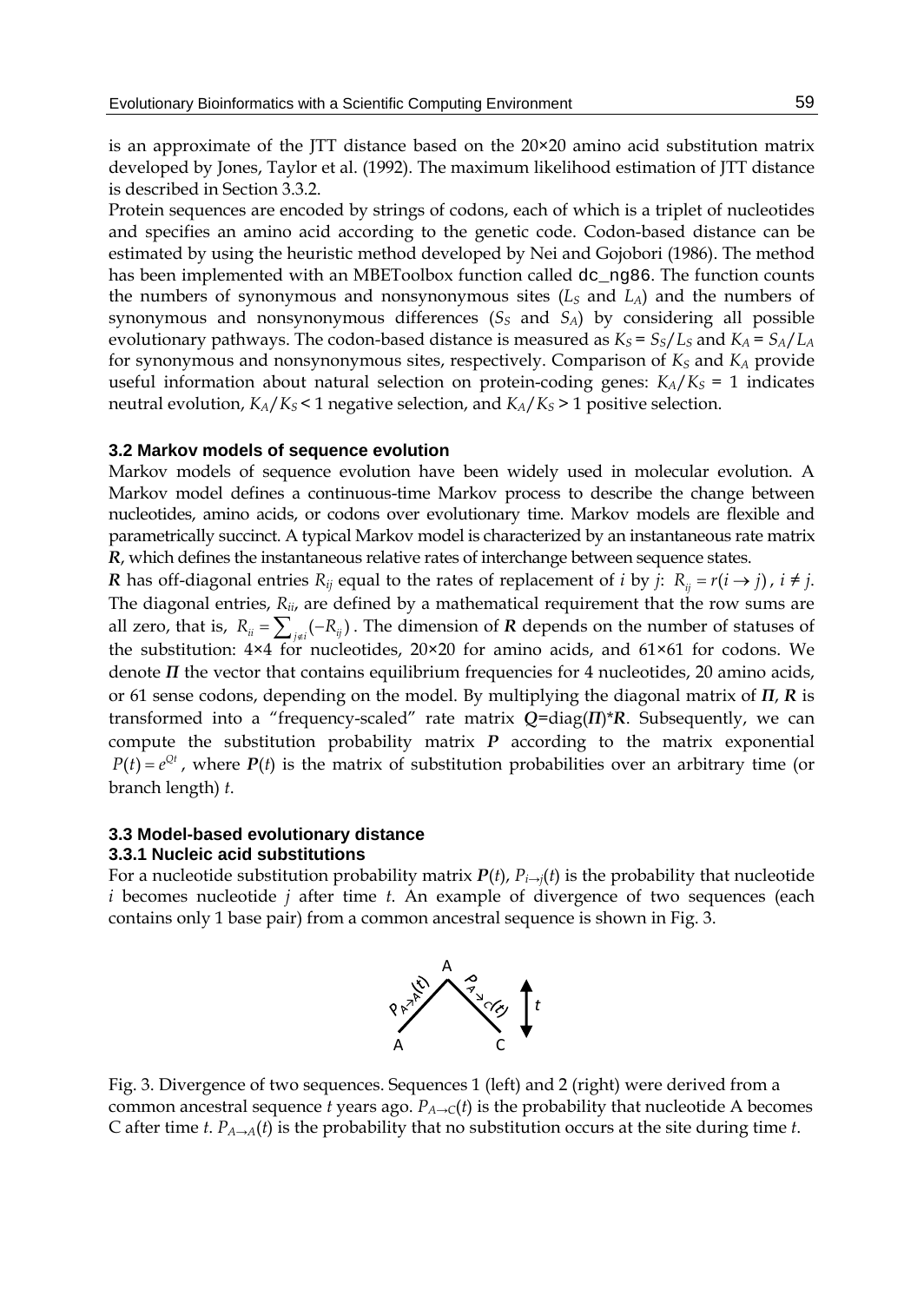In order to construct the substitution probability matrix  $P$  in Matlab, let's first define an instantaneous rate matrix R:

>> R=[0,.3,.4,.3;.3,0,.3,.4;.4,.3,0,.3;.3,.4,.3,0]

 $R =$ 

| $\left( \right)$ | 0.3000 | 0.4000 | 0.3000 |
|------------------|--------|--------|--------|
| 0.3000           | $\cup$ | 0.3000 | 0.4000 |
| 0.4000           | 0.3000 | $\Box$ | 0.3000 |
| 0.3000           | 0.4000 | 0.3000 |        |

We can use the following command to normalize the rate matrix so that the sum of each column is one:

 $x = sum(R, 2)$ ; for  $k = 1:4$ ,  $R(k, :)=R(k, :)$ .  $/x(k)$ ; end

This step is unnecessary in this particular example, as original R meets this requirement. Let's assume the equilibrium frequencies of four nucleotides are known (that is,  $\pi_A=0.1$ , *πC*=0.2, *πG*=0.3, and *πT*=0.4).

freq=[.1 .2 .3 .4];

Here is how to compute and normalize matrix Q:

```
function [Q]=composeQ(R,freq) 
PI=diag(freq); 
O=R*PI;Q = 0 + diag(-1 * sum(0, 2));
Q=(Q./abs(trace(Q)))*size(Q,1);
```
In Matlab, function EXPM computes the matrix exponential using the Padé approximation. Using this function we can compute substitution probability matrix  $P$  for a given time  $t$ .

 $P=expm(Q*t);$ 

For one site in two aligned sequences, without knowing the ancestral status of the site, we assume one of them is in the ancestral state and the other is in the derived state. If two nucleotides are C and T, and we pick C as the ancestral state, that is, the substitution from C to T, then the probability of substitution  $P_{C\rightarrow T}(t) = P(2, 4)$ . In fact,  $P(2, 4)$  equals to P(4,2), which means the process is reversible. So it does not matter which nucleotide we picked as ancestral one, the result is the same. The total likelihood of the substitution model for the two given sequences is simply the multiplication of substitution probabilities for all sites between the two sequences. In order to estimate the evolutionary distance between two sequences, we try different t-s and compute the likelihood each time until we find the t that gives the maximum value of the total likelihood. This process can be done with optimization functions in Matlab (see Section 2.2.1). The optimized value of  $t$  is a surrogate of evolutionary distance between two sequences.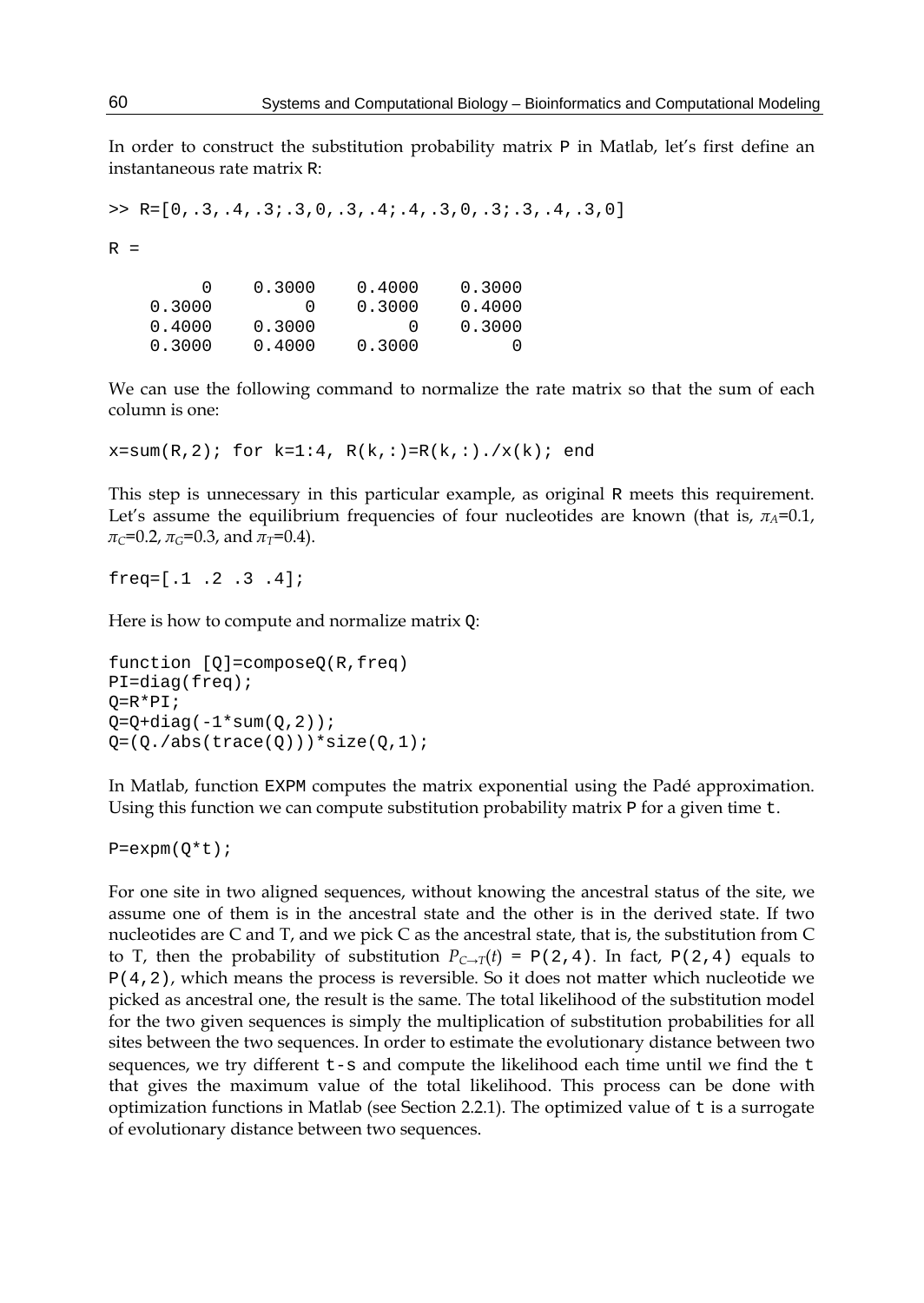The model of substitution can be specified with two variables R and freq. So we can define the model in a structure:

model.R=R; model.freq=freq;

The general time reversible (GTR) model has 8 parameters (5 for rate matrix and 3 for stationary frequency vector). There is no analytical formula to calculate the GTR distance directly. We can invoke the optimization machinery of Matlab to estimate the evolutionary distance and obtain the best-fit values of parameters that define the substitution model.

A convenient method that does not depend on the optimization to compute GTR distance also exists (Rodriguez, Oliver et al. 1990). The first step of this method is to form a matrix *F*, where *Fij* denotes the number of sites for which sequence 1 has an *i* and sequence 2 has a *j*. The GTR distance between the two sequences is then given by the following formula:

 $d = -tr(\Pi \log(\Pi^{-1}F))$ ,

where  $\Pi$  is the diagonal matrix with values of nucleotide equilibrium frequencies on the diagonal, and *tr*(*X*) is the trace of matrix *X*. Here is an example:

seq1=[2 3 4 2 3 3 1 4 3 3 3 4 1 3 3 2 4 2 3 2 2 2 1 3 1 3 1 3 3 3]; seq2=[4 2 2 2 3 3 2 4 3 3 2 4 1 2 3 2 4 4 1 4 2 2 1 3 1 2 4 3 1 3]; X=countntchange(seq1,seq2)

 $X =$ 

| 3 | U                       | 2        | 0                 |
|---|-------------------------|----------|-------------------|
| 1 | 4                       | 4        | $\mathbf{1}$<br>Ξ |
| 0 | $\Omega$                | 8        | 0                 |
| 1 | $\overline{\mathbf{3}}$ | $\Omega$ | $\overline{3}$    |

The formula for computing GTR distance is expressed in Matlab as:

```
F= ((sum(sum(X))-trace(X))*R)./4;
F=eye(4)*trace(X).4+F;PI=diag(freq); 
d=-trace(PI*logm(inv(PI)*F));
```
#### **3.3.2 Amino acid substitutions**

For an amino acid substitution probability matrix  $P(t)$ ,  $P_i \rightarrow (t)$  is the probability that amino acid *i* becomes amino acid *j* after time *t*. In order to compute P, we need to specify the substitution model. As in the case of nucleotides, we need an instantaneous rate matrix model.R and equilibrium frequency model.freq for amino acids. Commonly used R and freq are given by empirical models including Dayhoff, JTT (Jones, Taylor et al. 1992)(Fig. 4), and WAG (Whelan 2008).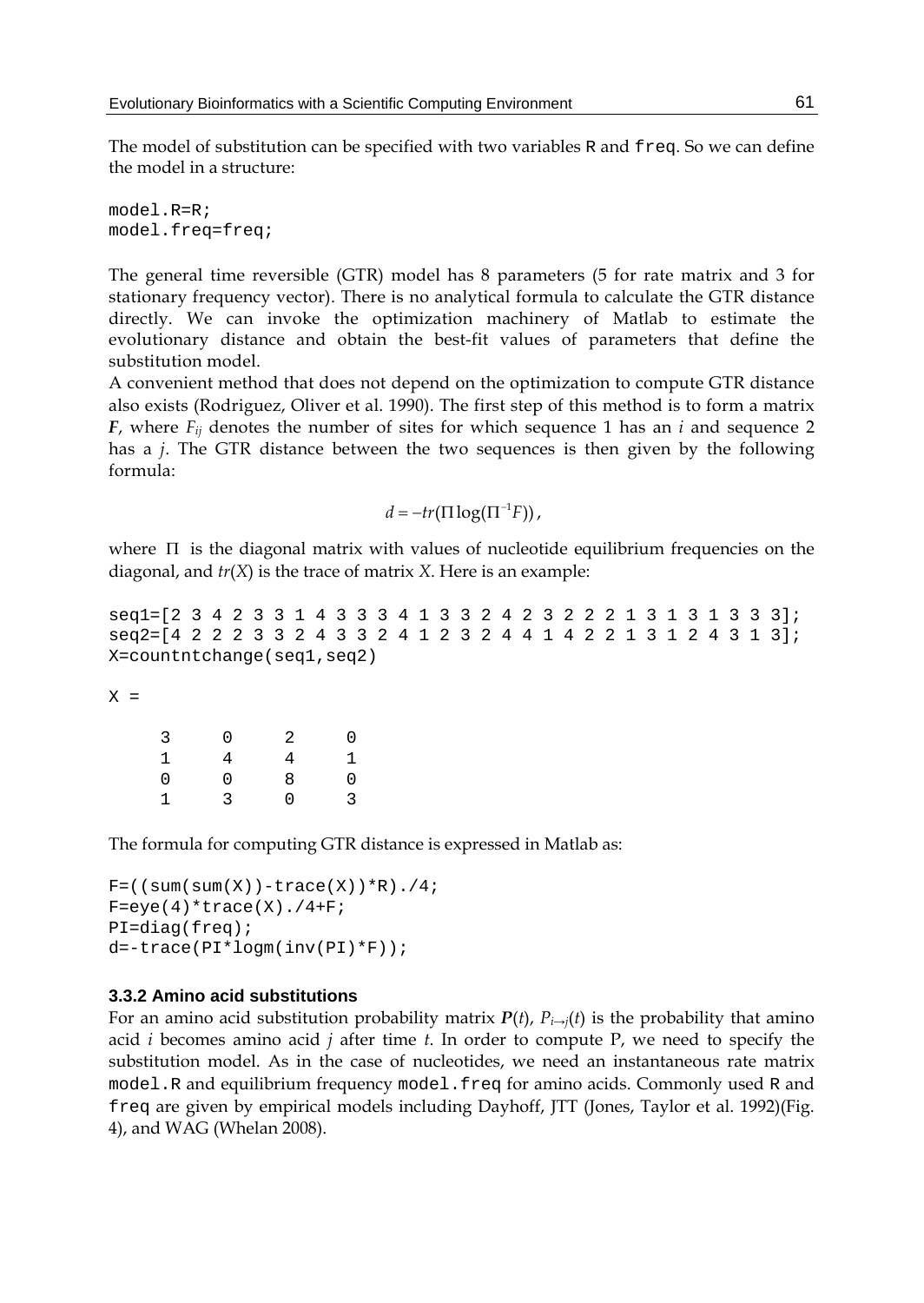

Fig. 4. Visual representations for instantaneous rate matrix *R*. The JTT model of amino acid substitutions (Jones, Taylor et al. 1992) is shown on the left, and the GY94 model of codon substitutions (Goldman and Yang 1994) on the right. The circle size is proportional to the value of the relative rate between pairs of substitutions.

Here I present a function called seqpairlike that computes the log likelihood of distance t (i.e., branch length, or time) between two protein sequences seq1 and seq2 using the model defined with R and freq. The function countaachange is a countntchange counterpart for amino acid substitutions.

```
function [lnL]=seqpairlike(t,model,seq1,seq2) 
Q=composeQ(model.R,model.freq); 
P=expm(Q*t); 
X=countaachange(seq1,seq2); 
lnL=sum(sum(log(P.^X)));
```
Using the likelihood function, you can adopt an optimization technique to find the optimized t as the evolutionary distance between the two sequences.

## **3.3.3 Codon substitutions**

Codon substitutions can be modeled using a Markov process similar to those that are used to describe nucleotide substitutions and amino acid substitutions. The difference is that there are 61 states in the Markov process for codon substitutions as the universal genetic code contains 61 sense codons or nonstop codons. Here I describe a simplified model of Goldman and Yang (1994)(gy94 model). The rate matrix of the model accounts for the transition-transversion rate difference by incorporating the factor *κ* if the nucleotide change between two codons is a transition, and for unequal synonymous and nonsynonymous substitution rates by incorporating *ω* if the change is a nonsynonymous substitution. Thus, the rate of relative substitution from codon *i* to codon *j*  $(i \neq j)$  is: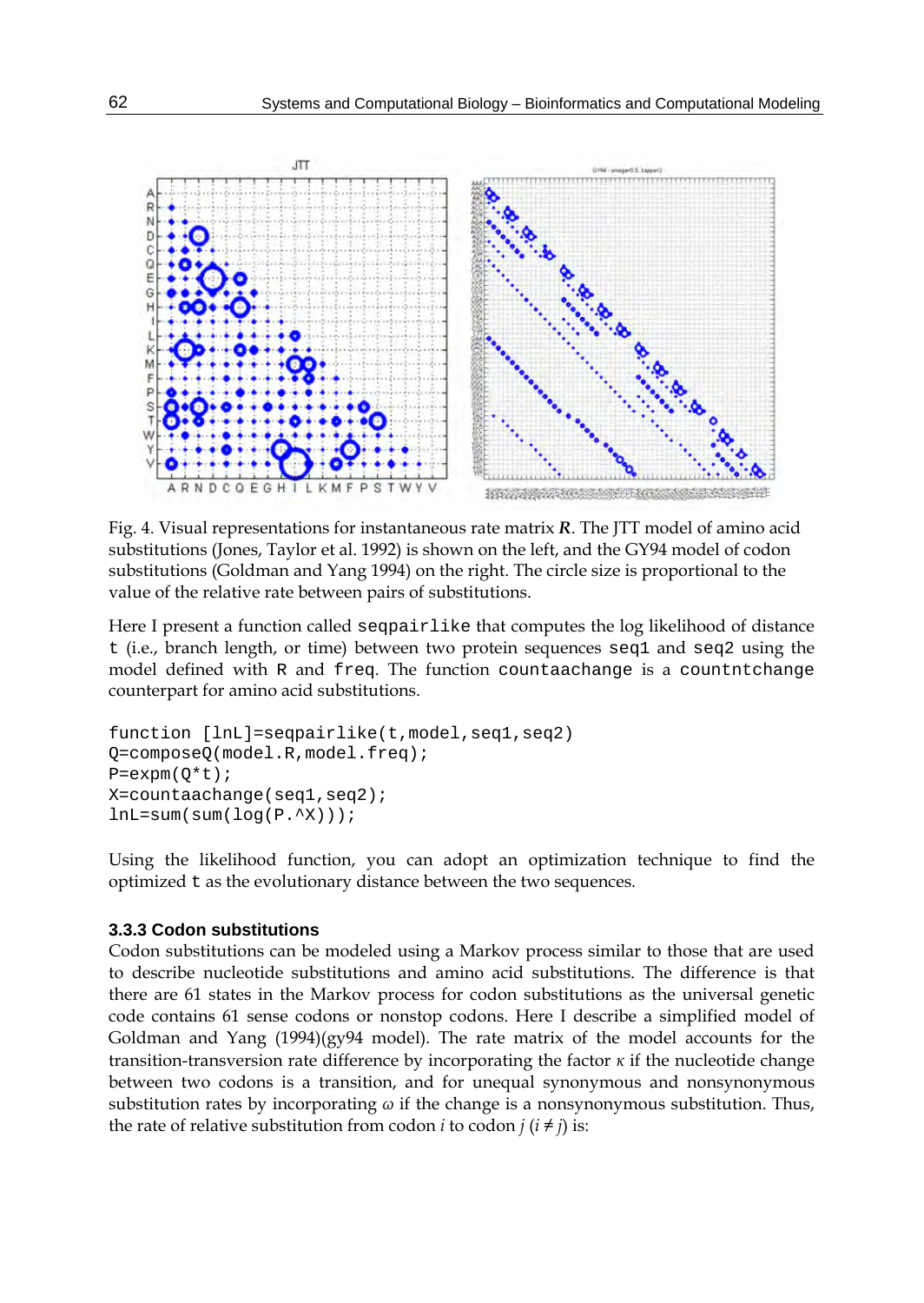if *i* and *j* differ at two or three codon positions,  
\n
$$
q_{ij} = \begin{cases}\n0, & \text{if } i \text{ and } j \text{ differ by a synonymous transversion,} \\
\kappa \pi_{j}, & \text{if } i \text{ and } j \text{ differ by a synonymous transition,} \\
\hline\n\varpi \pi_{j}, & \text{if } i \text{ and } j \text{ differ by a nonsynonymous transversion,} \\
\hline\n\pi \pi_{j}, & \text{if } i \text{ and } j \text{ differ by a nonsynonymous transition,} \\
\end{cases}
$$

A schematic diagram representing the codon-based rate matrix *R* with  $\omega$  = 0.5 and  $\kappa$  = 3.0 is given in Fig. 4. The function modelgy94 in MBEToolbox generates the matrix R from given *ω* and *κ*:

```
model=modelgy94(omega, kappa);
```
Now let  $\pi$ <sup>*j*</sup> indicate the equilibrium frequency of the codon *j*. In the GY94 model,  $\pi$ <sup>*j*</sup> = 1/61,  $j = 1, 2, ..., 61$ .

Here is how we can use GY94 model to estimate dN and dS for two protein-coding sequences. Two sequences are encoded with 61 integers—each represents a sense codon. For example, the following two protein-coding sequences:

Seq1 AAA AAC AAG AAT ACA ACC Seq2 AAT AAC AAG TTA TCA CCC

are represented in Matlab with seq1 and seq2 like this:

seq1=[1 2 3 4 5 6]; seq2=[4 2 3 58 51 22];

The codons in original sequences are converted into corresponding indexes in the 61 sense codon list (when the universal codon table is used). This conversion can be done with the function codonise61 in MBEToolbox: seq1=codonise61('AATAACAAGTTATCACCC'); You also need a 61×61 mask matrix that contains 1 for every synonymous substitution between codons, and 0 otherwise.

```
% Making a mask matrix, M 
T='KNKNTTTTRSRSIIMIQHQHPPPPRRRRLLLLEDEDAAAAGGGGVVVVYYSSSSCWCLFLF'; 
M =zeros(61);
for i=1:61for j=1:61 if i~=j 
       if T(i) == T(j) % synonymous change
              M(i, j) = 1; end 
        end 
end 
end 
M=M+M';
```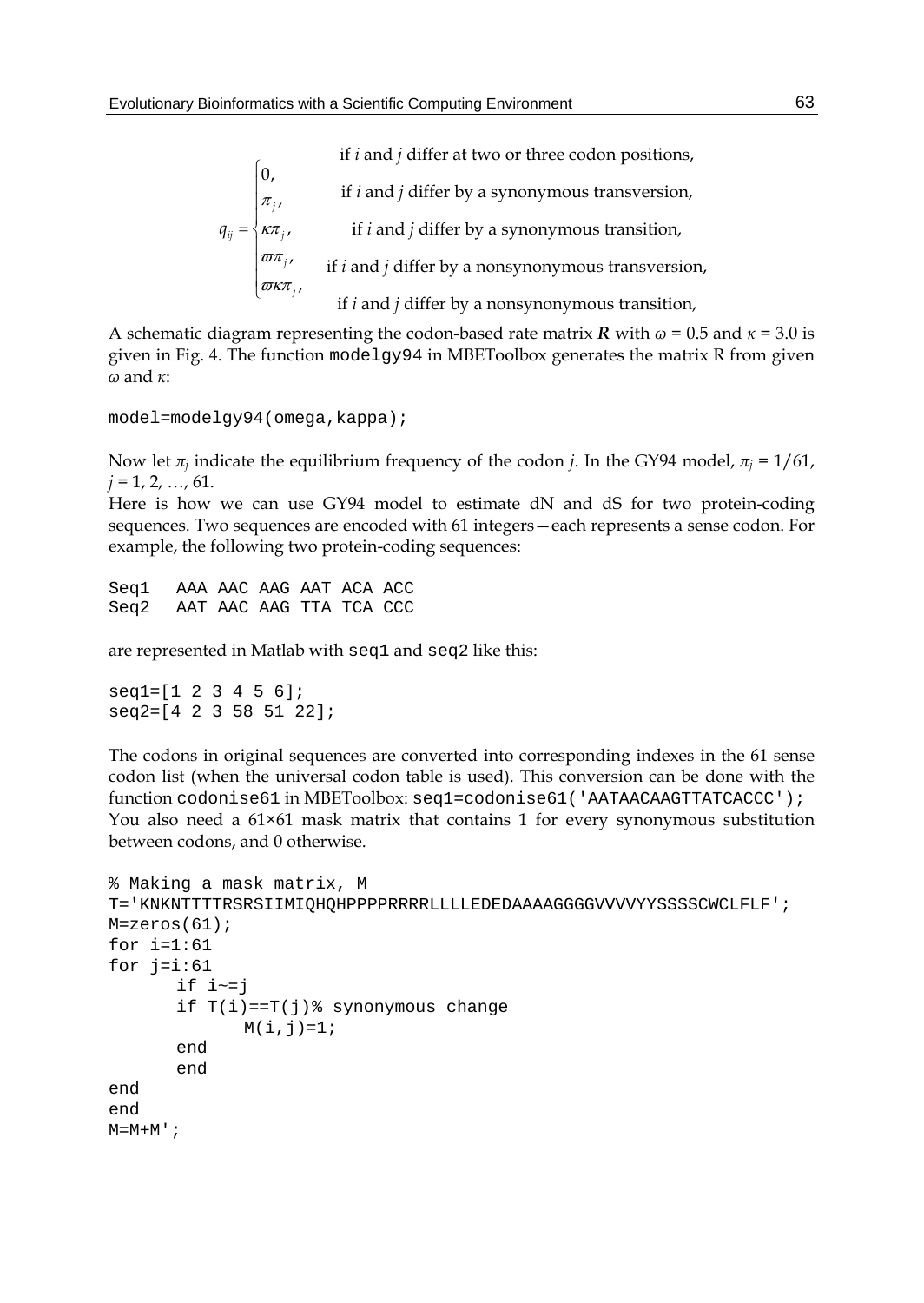In the above code, T is the universal code translation table for 61 codons and the corresponding amino acids. Below is the likelihood function that will be used to obtain the three parameters (t, kappa and omega) for the given sequences seq1 and seq2. The input variable x is a vector of  $[t, \text{kappa}, \text{omega}]$ .

```
function [lnL]=codonpairlike(x,seq1,seq2) 
lnL=inf; 
if (any(x<eps)||any(x>999)), return; end 
t=x(1); kappa=x(2); omega=x(3);
if (t<eps||t>5), return; end 
if (kappa<eps||kappa>999), return; end 
if (omega<eps||omega>10), return; end 
md=modelgy94(omega,kappa); 
R=md.R; freq=md.freq; 
Q=composeQ(R,freq); 
P=expm(Q*t);lnL=0;for k=1:length(seq1) 
       sl = seq1(k); sl = seq2(k);p = P(s1, s2); lnL=lnL+log(p*freq(s1)); 
end 
lnL=-lnL;
```
Given all these, you can now compute the synonymous and nonsynonymous substitution rates per site,  $d_S$  and  $d_N$ , using maximum likelihood approach:

```
et=0.5; ek=1.5; eo=0.8; % initial values for t, kappa and omega 
options=optimset('fminsearch'); 
[para,fval]=fminsearch(@codonpairlike,[et,ek,eo],options,seq1,seq2); 
lnL=-fval; 
t = para(1);kappa=para(2); 
omega=para(3); 
% build model using optimized values 
md=modelgy94(omega,kappa); 
Q=composeQ(md.R,md.freq)./61; 
% Calculate pS and pN, assuming omega=optimized omega 
pS=sum(sum(Q.*M));
pN=1-pS;% Calculate pS and pN, assuming omega=1 
md0=modelgy94(1,kappa); 
Q0=composeQ(md0.R,md0.freq)./61; 
pS0=sum(sum(Q0.*M));
pN0=1-pS0;% Calculate dS and dN 
dS=t*pS/(pS0*3);dN=t*pN/(pN0*3);
```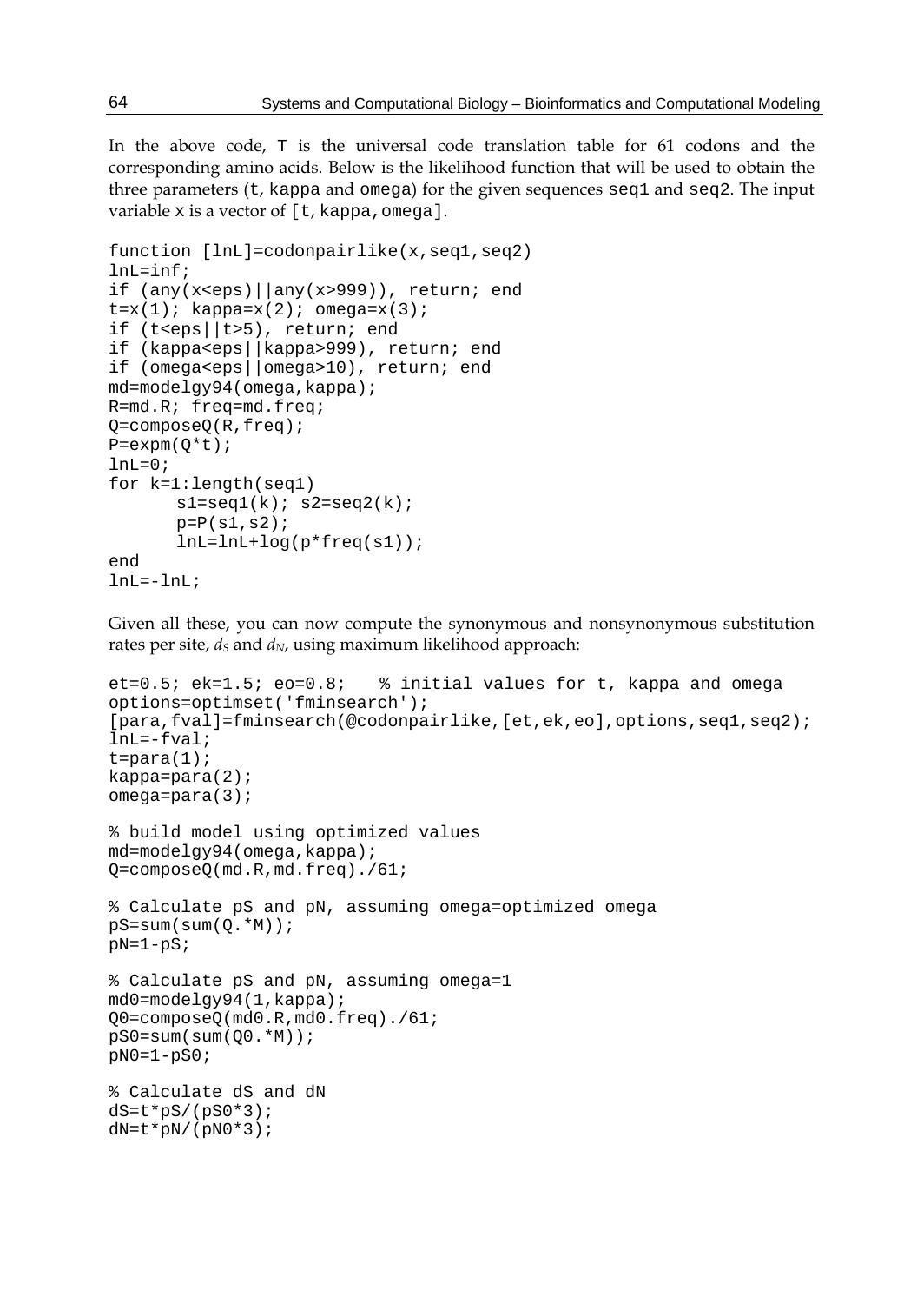#### **3.4 Likelihood of a tree**

You have learned how to compute the likelihood of substitutions between pairs of sequences. Here I show how to calculate the likelihood of a phylogenic tree given nucleotide sequences. Same technique applies to protein and codon sequences. Imagine you have a tree like the one in Fig. 5. In this example, the four sequences are extremely short, each containing only one nucleotide (i.e., G, A, T, and T). For longer sequences, you can first compute the likelihood for each site independently, and then multiply them together to get the full likelihood for the sequences. The tree describes the evolutionary relationship of the four sequences.



Fig. 5. One path of a tree with 4 external nodes and 3 internal nodes with known states.

Suppose that all internal nodes of the tree are known, which means the ancestral or intermediate states of the site are known. In this case, the likelihood of the tree is:

$$
L = P_{G \to G}(t_1) \cdot P_{G \to T}(t_1) \cdot P_{G \to G}(t_2) \cdot P_{G \to A}(t_2) \cdot P_{T \to T}(t_2) \cdot P_{T \to T}(t_2)
$$

Thus the likelihood of a phylogenetic tree with known internal nodes at one site can be calculated once the transition probability matrix *P* is computed as described in Section 3.3.1. In reality, the internal nodes of a tree are unlikely to be known, and the internal nodes can be any of nucleotides. In this case, we need to let every internal node be one of four possible nucleotides each time and compute the likelihood for all possible combinations of nodes. Each distinct combination of nucleotides on all nodes is called a path. Fig. 5 is an instance of one possible path. To get the likelihood of the tree, we multiply all likelihood values (or sum over log likelihood values) that are computed from all possible paths.

Here I use an example to illustrate how to do it using Matlab. Suppose the tree is given in the Newick format:

```
tree='((seq1:0.0586, seq2:0.0586):0.0264, (seq3:0.0586, seq4:0.0586):0.0264):0.043;';
```
The function parsetree in MBEToolbox reads through the input tree and extracts the essential information including the topology of the tree, treetop, the total number of external nodes, numnode, and the branch lengths, brchlen.

```
[treetop, numnode, brchlen]=parsetree(tree);
```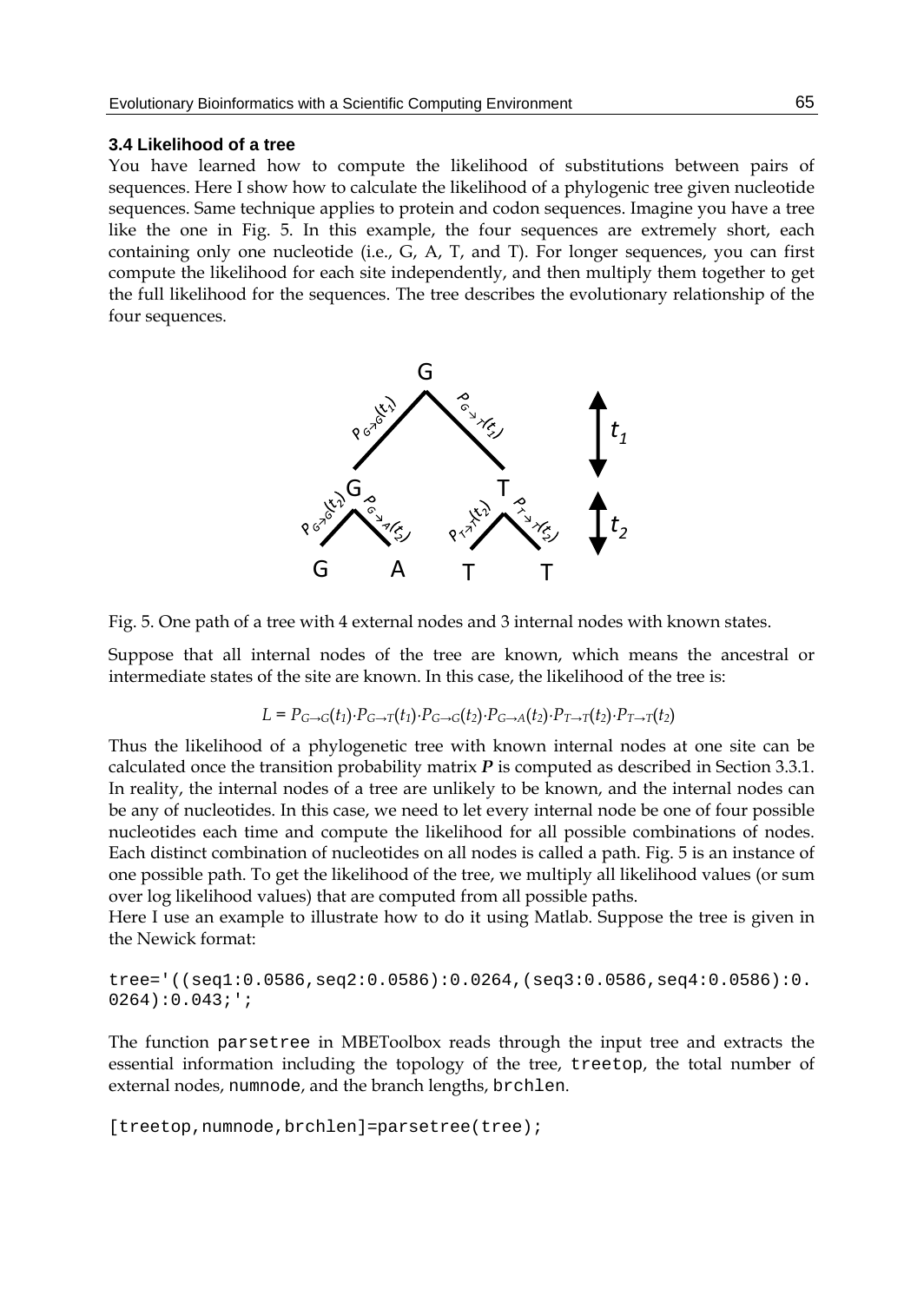The outputs of parsetree are equivalent to the following direct assignment for the three variables:

```
treetop='((1,2),(3,4))';
numnode=4; 
brchlen=[0.0586 0.0586 0.0586 0.0586 0.0264 0.0264 0]';
```
Then we prepare an array of transition matrices P. Each transition matrix stacked in P is for one branch. The total number of branches, including both external and internal branches, is 2\*numnode-2.

```
n=4; % number of possible nucleotides 
numbrch=2*numnode-2; 
P=zeros(numbrch*n,n); 
for j=1:numbrch 
   P((j-1)*n+1:j*n,:)=expm(Q*brchlen(j));end
```
In the next step, we use a function called mbelfcreator, which is adapted from Phyllab (Morozov, Sitnikova et al. 2000), to construct an inline function LF. The function mbelfcreator takes two inputs, treetop and numnod, and "synthesizes" the function body of LF. The major operation encoded in the function body is the multiplication of all sub-matrices of the master P matrix. Each sub-matrix is  $4\times4$  in dimension and is precomputed for the corresponding branch of the tree. The order of serial multiplications is determined by the topology of tree.

```
>>LF=inline(mbelfcreator(treetop,numnode),'P','f','s','n')
```
 $L =$ 

```
 Inline function: 
    LF(P, f, s, n) =(f*(eye(n)*(P((4*n+1):(5*n),:)*(P((0*n+1):(1*n),s(1)).*P((1*n+1):(2*n),s(2)))).*(P((5*n+1):(6*n),:)*(P((2*n+1):(3*n),s(3)).*P((3*n+1):(
4 * n), s(4)))))))
```
The constructed inline function LF takes four parameters as inputs: P is the stacked matrix, f is the stationary frequency, s is a site of the sequence alignment, and n equals 4 for nucleotide data. With the inline function, we can compute the log likelihood of a site as follows:

siteL=log(LF(P,freq,site,n));

Finally, we sum over siteL for all sites in the alignment to get the total log likelihood of the tree for the given alignment.

Computing the likelihood of a tree is an essential step from which many further analyses can be derived. These analyses may include branch length optimization, search for best tree, branch- or site-specific evolutionary rate estimation, tests between different substitution models, and so on.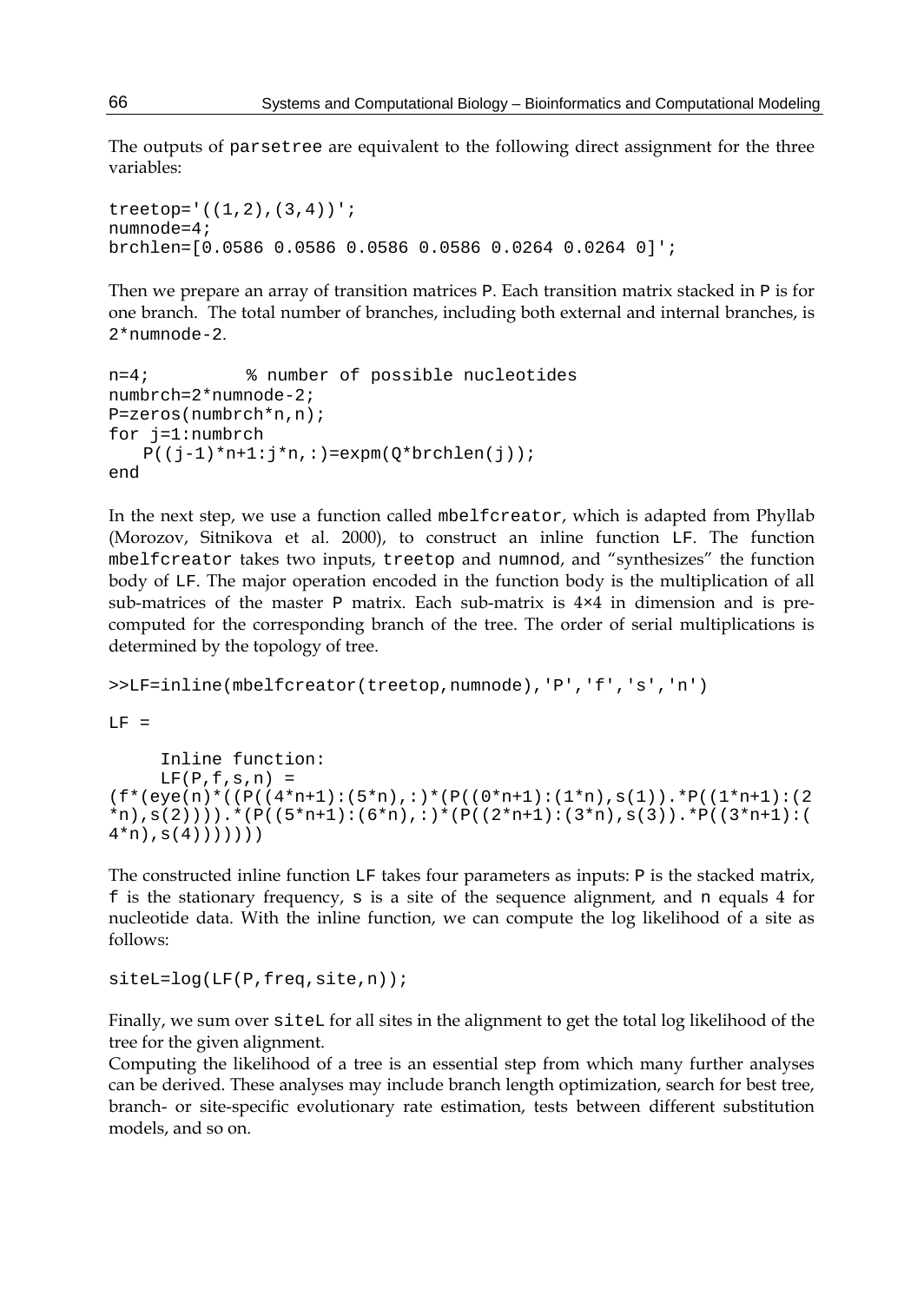#### **4. Using Matlab in population genetics**

Population genetics studies allele frequency distribution and change under the influence of evolutionary processes, such as natural selection, genetic drift, mutation and gene flow. Traditionally, population genetics has been a theory-driven field with little empirical data. Today it has evolved into a data-driven discipline, in which large-scale genomic data sets test the limits of theoretical models and computational analysis methods. Analyses of whole-genome sequence polymorphism data from humans and many model organisms are yielding new insights concerning population history and the genomic prevalence of natural selection.

#### **4.1 Descriptive statistics**

Assessing genetic diversity within populations is vital for understanding the nature of evolutionary processes at the molecular level. In aligned sequences, a site that is polymorphic is called a "segregating site". The *number of segregating sites* is usually denoted by *S*. The expected number of segregating sites E(*S*) in a sample of size *n* can be used to estimate population scaled mutation rate  $\theta = 4N_e\mu$ , where  $N_e$  is the diploid effective population size and  $\mu$  is the mutation rate per site:

$$
\theta_{W} = S / \sum_{i=1}^{n-1} (1/i).
$$

In Matlab, this can be written as:

 $[n,L]=size(seq)$ ; S=countsegregatingsites(seq); theta\_w=S/sum $(1./[1:n-1])$ ;

In the above code, countsegregatingsites is a function in PGEToolbox. *Nucleotide diversity*, *π*, is the average number of pairwise nucleotide differences between sequences:

$$
\pi = \frac{1}{[n(n-1)/2]} \sum_{i}^{N} \sum_{j
$$

where *dij* is the number of nucleotide differences between the *i*th and *j*th DNA sequences and *n* is the sample size. The expected value of  $\pi$  is another estimator of  $\theta$ , i.e.,  $\theta_{\pi} = \pi$ .

```
n=size(seq,1); 
x=0:
for i=1:n-1for j=i+1:n 
             d=sum(seq(i,:)-seq(j,:));x=x+d;end 
end 
theta_pi=x/(n*(n-1)/2);
```
Note that, instead of using the straightforward approach that examines all pairs of sequences and counts the nucleotide differences, it is often faster to start by counting the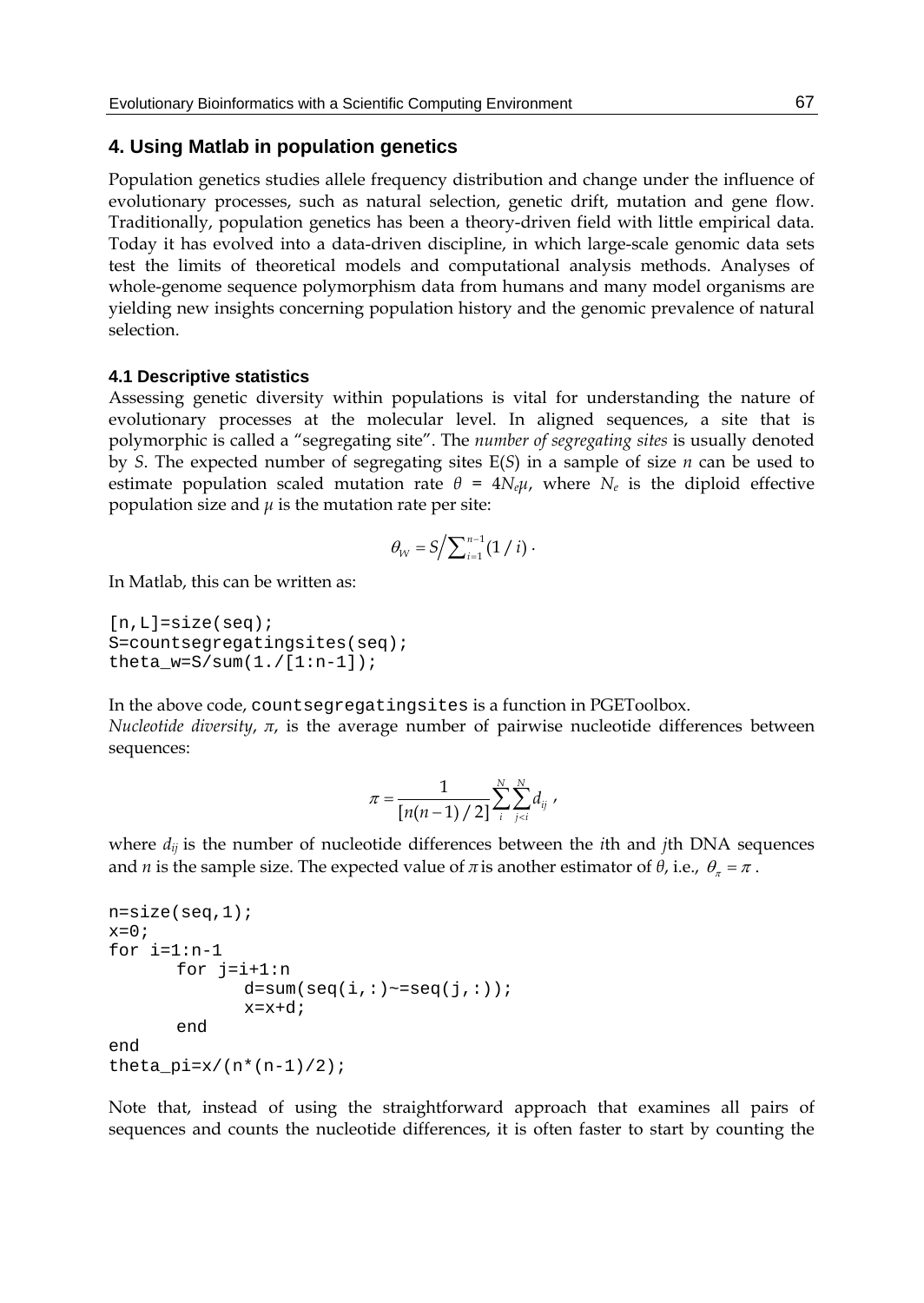number of copies of each type in the sequence data. Let *ni* denote the number of copies of type *i*, and let  $n_{hm} = \sum n_i$ . To count the number of copies of the type *i*, we use the function counthaplotype in PGEToolbox. The general form of the function call is like this:

```
[numHap,sizHap,seqHap]=counthaplotype(hap);
```
where numHap is the total number of distinct sequences or haplotypes, and sizHap is a vector of numbers of each haplotypes. Apparently, sum(sizHap) equals numHap. seqHap is a matrix that contains the distinct haplotype sequences. Using this function, we can calculate nucleotide diversity faster in some circumstances.

```
[nh,ni,sh]=counthaplotype(seq);
x=0;for i=1:nh-1 
for j=i+1:nh 
      d = sum(sh(i,:)-sh(j,:));x=x+ni(i)*ni(j)*d;end 
end 
theta_pi=x/(n*(n-1)/2);
```
If the sequences are *L* bases long, it is often useful to normalize  $\theta_s$  and  $\theta_{\pi}$  by diving them by *L*. If the genotypic data (geno) is given, the corresponding  $\theta$ *s* and  $\theta$ *<sub><i>n*</sub> can be calculated as follows:

```
n=2*size(qeno,1); % n is the sample size (number of chromosomes).
p=snp_maf(geno); % p is a vector containing MAF of SNPs. 
S=numel(p); 
theta_w=S/sum(1./(1:n-1)); 
theta_pi=(n/(n-1))*sum(2.*p.*(1-p));
```
*Haplotype diversity* (or heterozygosity), *H*, is the probability that two random haplotypes are different. The straightforward approach to calculate *H* is to examine all pairs and count the fraction of the pairs in which the two haplotypes differ from each other. The faster approach starts by counting the number of copies of each haplotype, *ni*. Then the haplotype diversity is estimated by

$$
H = \frac{1 - \sum_{i} \left(\frac{n_i}{n_{\text{map}}}\right)^2}{1 - 1/n_{\text{map}}}.
$$

Using the function counthaplotype, we can get the number of copies of each haplotype and then compute *H* as follows:

[nh,ni]=counthaplotype(hap);  $h=(1-sum((ni./nh).^2))$ ./(1-1./nh);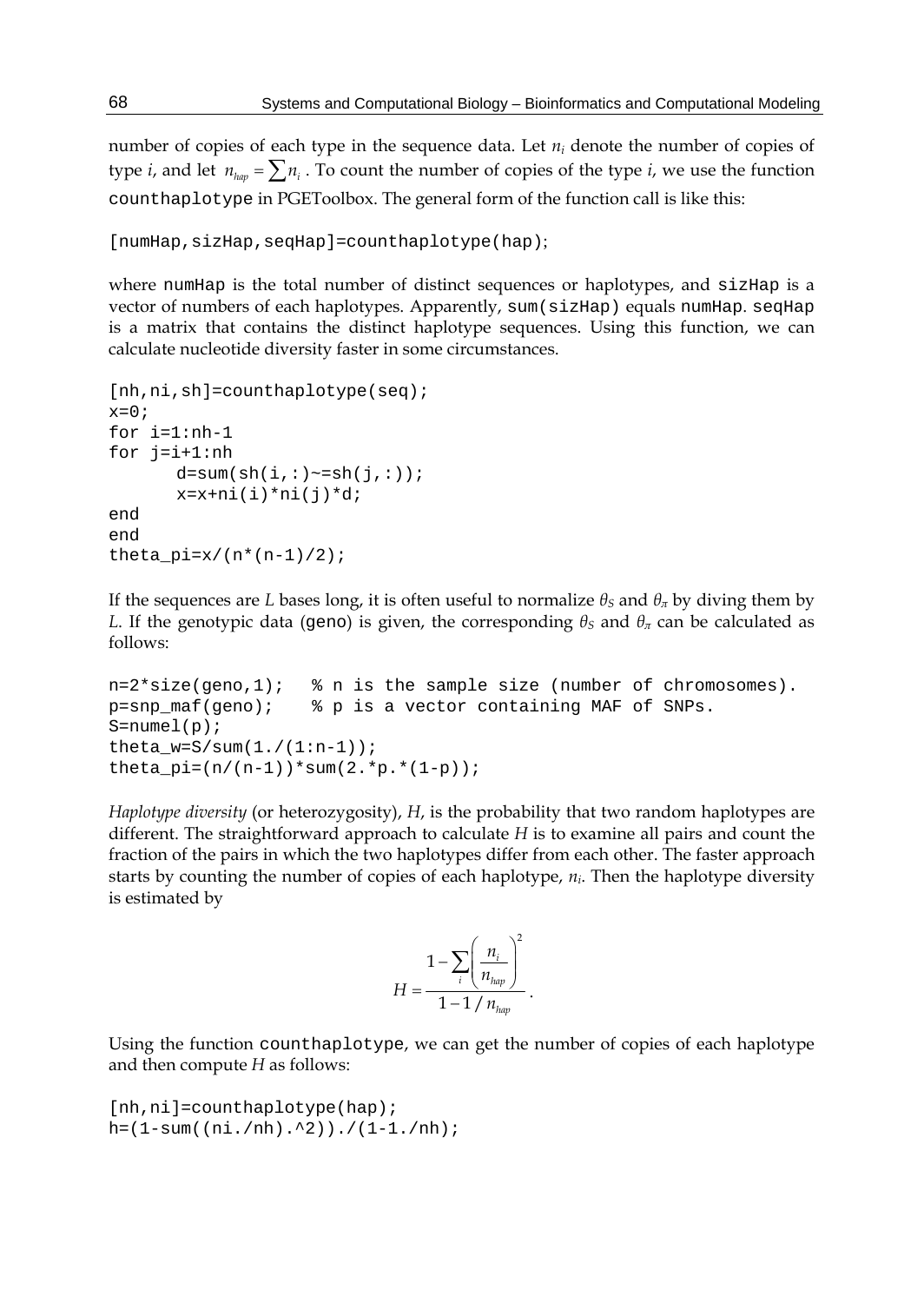*Site frequency spectrum* (SFS) is a histogram whose *i*th entry is the number of polymorphic sites at which the mutant allele is present in *i* copies within the sample. Here, *i* ranges from 1 to *n*-1. When it is impossible to tell which allele is the mutant and which is the ancestral one, we combine the entries for *i* and *n-i* to make a folded SFS. *Mismatch distribution* is a histogram whose *i*th entry is the number of pairs of sequences that differ by *i* sites. Here, *i* ranges from 0 through the maximal difference between pairs in the sample. Two functions in PGEToolbox, sfs and mismch, can be used to calculate SFS and mismatch distribution, respectively.

#### **4.2 Neutrality tests**

The standard models of population genetics, such as the Wright–Fisher model and related ones, constitute null models. Population geneticists have used these models to develop theory, and then applied the theory to test the goodness-of-fit of the standard model on a given data set. Using summary statistics, they can reject the standard model and take into account other factors, such as selection or demographic history, to build alternative hypotheses. These tests that compute the goodness-of-fit of the standard model have been referred to as "neutrality tests", and have been widely used to detect genes, or genomic regions targeted by natural selection. An important family of neutrality tests is based on summary statistics derived from the SFS. The classical tests in this family include Tajima's *D* test (Tajima 1989), Fu and Li's tests (Fu and Li 1993), and Fay and Wu's *H* test (Fay and Wu 2000), which have been widely used to detect signatures of positive selection on genetic variation in a population.

Under evolution by genetic drift (i.e., neutral evolution), different estimators of *θ*, such as, *θ<sub>W</sub>* and *θ<sub>π</sub>*, are unbiased estimators of the true value of *θ*:  $E(\hat{\theta}_w) = E(\hat{\theta}_z) = \theta$ . Therefore, the difference between  $\theta_W$  and  $\theta_\pi$  can be used to infer non-neutral evolution. Using this assumption, Tajima's *D* test examines the deviation from neutral expectation (Tajima 1989). The statistic *D* is defined by the equation:

$$
D = (\theta_{\pi} - \theta_{W}) / \sqrt{V(\theta_{\pi} - \theta_{W})},
$$

where *V*(*d*) is an estimator of the variance of *d*. The value of *D* is 0 for selectively neutral mutations in a constant population infinite sites model. A negative value of *D* indicates either purifying selection or population expansion (Tajima 1989).

```
% n is the sample size; S is the number of segregating sites 
% theta_w and theta_pi have been calculated
```

```
nx=1:(n-1);a1 = sum(1./nx);a2 = sum(1./nx.^2);b1=(n+1)/(3*(n-1));b2=2*(n*n+n+3)/(9*n*(n-1)); 
cl=b1-1/a1;c2=b2-(n+2)/(a1*n)+a2/(a1^2);e1 = c1/a1;e2 = c2/(a1^2-a2);
tajima_d=(theta_pi-theta_w)/sqrt(e1*S+e2*S*(S-1));
```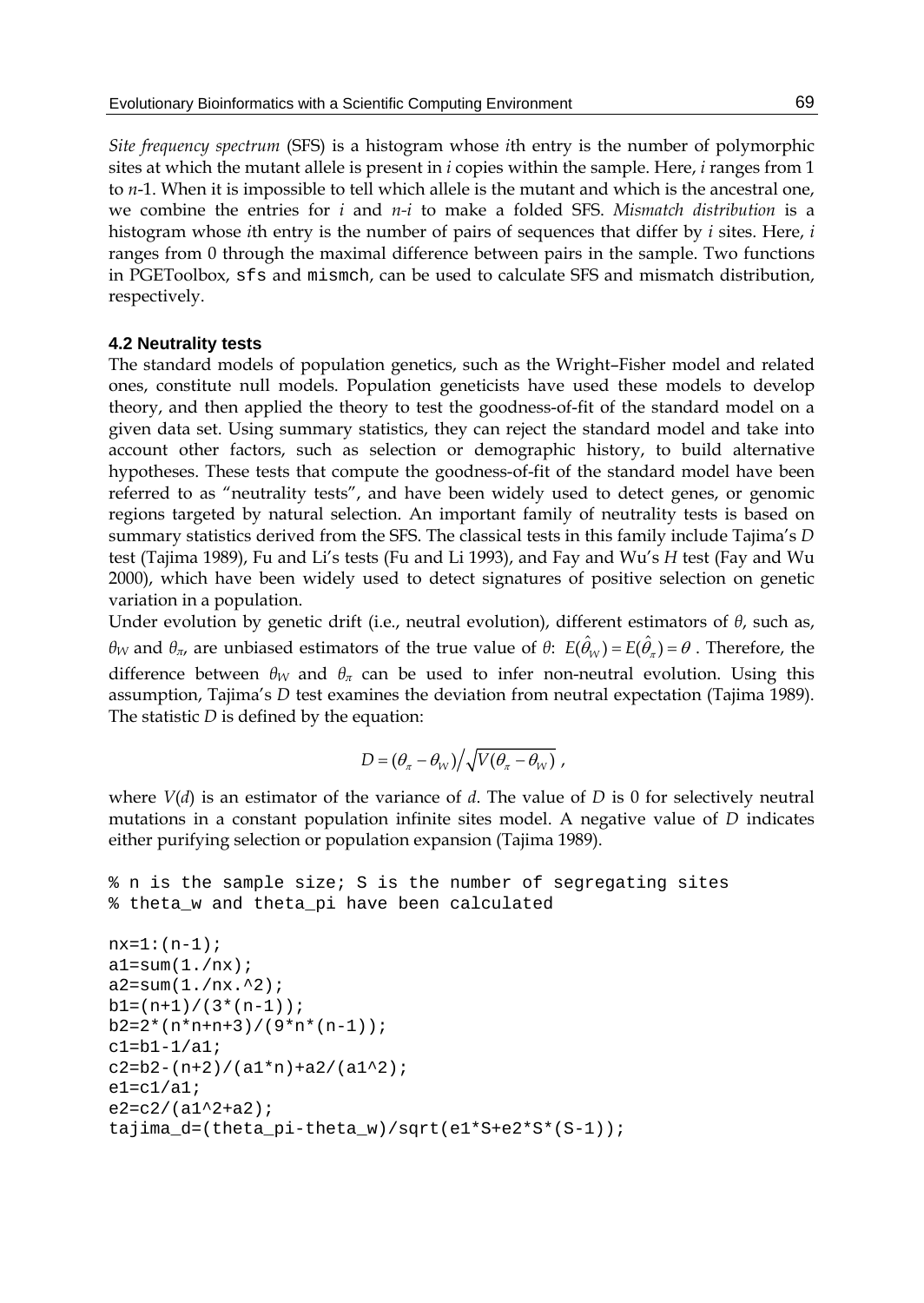The other SFS-based neutrality tests, like Fu and Li's tests (Fu and Li 1993) and Fay and Wu's *H* test (Fay and Wu 2000), share a common structure with Tajima's *D* test. Many other neutrality tests exhibit important diversity. For example, R2 tests try to capture specific tree deformations (Ramos-Onsins and Rozas 2002), and the haplotype tests use the distribution of haplotypes (Fu 1997; Depaulis and Veuille 1998).

## **4.3 Long-range haplotype tests**

When a beneficial mutation arises and rapidly increases in frequency in the process leading to fixation, chromosomes harbouring the beneficial mutation experience less recombination events. This results in conservation of the original haplotype. Several so called long-range haplotype (LRH) tests have been developed to detect long haplotypes at unusually high frequencies in genomic regions, which have undergone recent positive selection.

The test based on the extended haplotype homozygosity (EHH) developed by Sabeti et al. (2002) is one of the earliest LRH tests. EHH is defined as the probability that two randomly chosen chromosomes carrying an allele (or a haplotype) at the core marker (or region) are identical at all the markers in the extended region. EHH between two markers, *s* and *t*, is defined as the probability that two randomly chosen chromosomes are homozygous at all markers between *s* and *t*, inclusively. Explicitly, if *N* chromosomes in a sample form *G* homozygous groups, with each group *i* having *ni* elements, EHH is defined as:

$$
EHH = \frac{\sum_{i=1}^{G} {n_i \choose 2}} {N \choose 2} .
$$

Equivalently, EHH can be calculated in a convenient form as the statistic *haplotype homozygosity*:

$$
HH = \left(\sum p_i^2 - 1 / n\right) / (1 - 1 / n) ,
$$

where  $p_i$  is the frequency of haplotype  $i$  and  $n$  is the sample size. For a core marker, EHH is calculated as HH in a stepwise manner. The EHH is computed with respect to a distinct allele of a core maker or a distinct formation of a core region. In Fig. 6, for example, we focus on allele A of the core maker (a diallelic SNP) at the position x. Variable hap contains Acarrying haplotypes of size n×m.



Fig. 6. Calculation of EHH for *n* haplotypes carrying allele A at the focal position *x*.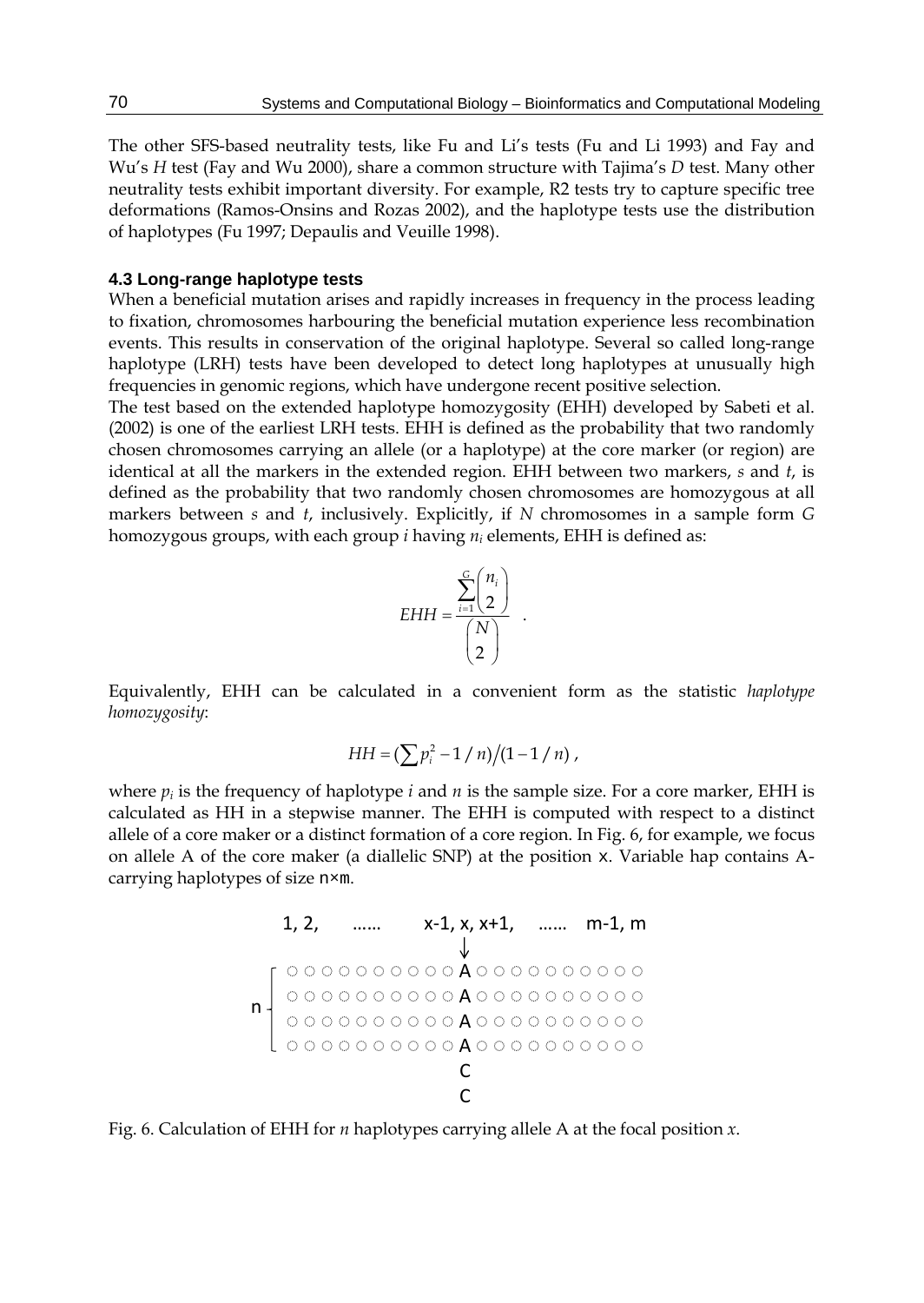The EHH values, ehh1, around *x* in respect to the allele A, can be computed as follows:

```
ehh1=ones(1,m);
for i=1:x-1 [n,ni]=counthaplotype(hap(:, i:x-1)); 
    p=ni./n; 
   ehh1(i)=(sum(p.^2)-1/n)/(1-1/n);
end 
for j=x+1:m 
    [n,ni]=counthaplotype(hap(:, x+1:end)); 
    p=ni./n; 
   ehh1(j)=(sum(p.^2)-1/n)/(1-1/n);
end
```
Similarly, the EHH around  $x$  with respect to the allele  $C$ , ehh2, can be computed using the same machinery. Both ehh1 and ehh2 are calculated for all markers around the core maker. Fig. 7 shows the EHH curves for two alleles C and T in the core SNP. The EHH values for the markers decrease as the distance from the core marker increases.



Fig. 7. EHH decay as a function of the distance between a test marker and the core marker. Vertical dash line indicates the location of the core marker. Horizontal dash line indicates the cut-off=0.05 for computing EHH integral.

The integrated EHH (iHH) is the integral of the observed decay of EHH away from the core marker. iHH is obtained by integrating the area under the EHH decay curve until EHH reaches a small value (such as 0.05). Once we obtain ehh1 and ehh2 values for the two alleles, we can integrate EHH values with respect to the genetic or physical distance between the core marker and other markers, with the result defined as  $\text{ifHH}_1$  and  $\text{ifHH}_2$ . The statistic  $ln(iHH_1/iHH_2)$  is called the integrated haplotype score (iHS), which is a measure of the amount of EHH at a given maker along one allele relative to the other allele. The iHS can be standardized (mean 0, variance 1) empirically to the distribution of the observed iHS scores over a range of SNPs with similar allele frequencies. The measure has been used to detect partial selective sweeps in human populations (Voight, Kudaravalli et al. 2006).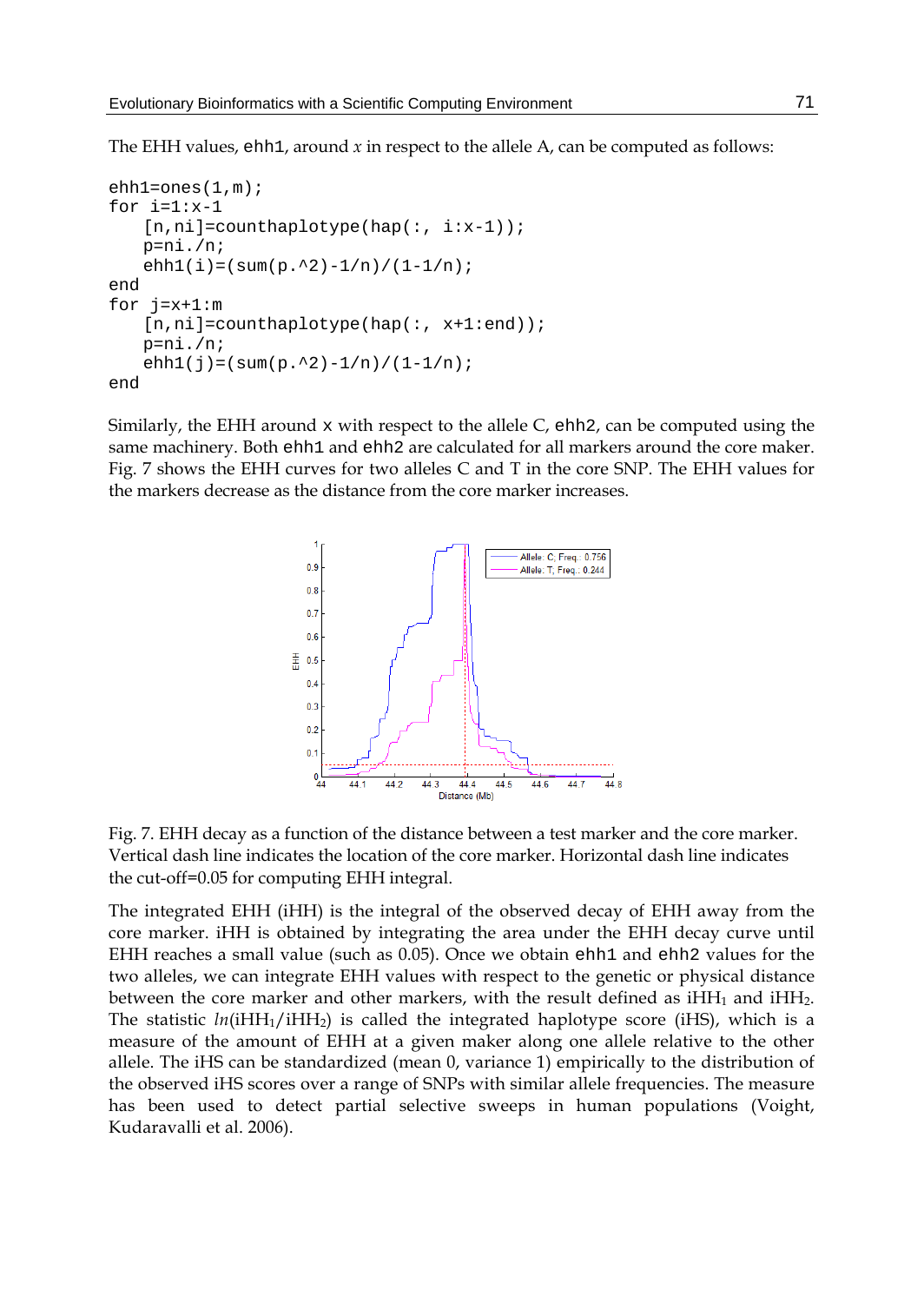In Matlab, we invoke the function trapz(pos,ehh) to compute the integral of EHH, ehh, with respect to markers' position, pos, using trapezoidal integration. The position is in units of either physical distance (Mb) or genetic distance (cM). The unstandardized integrated haplotype score (iHS) can be computed as the log ratio between the two iHHs:

ihh1=trapz(pos,ehh1); ihh2=trapz(pos,ehh2); ihs=log(ihh1/ihh2);

The cross population EHH (XP-EHH) has been used to detect selected alleles that have risen to near fixation in one but not all populations (Sabeti, Varilly et al. 2007). The statistic XP-EHH uses the same formula as iHS, that is, *ln*(iHH<sub>1</sub>/iHH<sub>2</sub>). The difference is that iHH<sub>1</sub> and iHH2 are computed for the same allele in two different populations. An unusually positive value suggests positive selection in population 1, while a negative value suggests the positive selection in population 2.

## **4.4 Population differentiation**

Genomic regions that show extraordinary levels of genetic population differentiation may be driven by selection (Lewontin 1974). When a genomic region shows unusually high or low levels of genetic population differentiation compared with other regions, this may then be interpreted as evidence for positive selection (Lewontin and Krakauer 1973; Akey, Zhang et al. 2002). The level of genetic differentiation is quantified with *FST*, which was introduced by Wright (Wright 1931) measuring the effect of structure on the genetics of a population. There are several definitions of  $F_{ST}$  in the literature; the simple concept is  $F_{ST} = (H_T - H_S)/H_T$ , where  $H_T$  is the heterozygosity of the total population and  $H_S$  is the average heterozygosity across subpopulations.

Suppose you know the frequencies,  $p1$  and  $p2$ , of an allele in two populations. The sample sizes in two populations are  $n1$  and  $n2$ . Wright's  $F_{ST}$  can be computed as follows:

```
pv=[p1 p2]; 
nv=[n1 n2]; 
x=(nv.*(nv-1)/2);Hs = sum(x.*2.*(ny./(nv-1)).*pv.*(1-py))./sum(x);Ht=sum(2.*(n./(n-1)).*p_hat.*(1-p_hat)); 
Fst=1-Hs./Ht;
```
Below is a function that calculates an unbiased estimator of *FST*, which corrects for the error associated with incomplete sampling of a population (Weir and Cockerham 1984; Weir 1996).

```
function [f]=fst_weir(n1,n2,p1,p2) 
n=n1+n2; 
nc=(1/(s-1)) * ((n1+n2)-(n1.^2+n2.^2)./(n1+n2));
p_hat=(n1./n).*p1+(n2./n).*p2; 
s=2; % number of subpopulations 
MSP = (1/(s-1)) * ((n1.*(p1-p_hat).^2 + n2.*(p2-p_hat).^2));MSG=(1./sum([n1-1, n2-1])). *(n1.*p1.*(1-p1)+n2.*p2.*(1-p2));
Fst=(MSP-MSG)./(MSP+(nc-1).*MSG);
```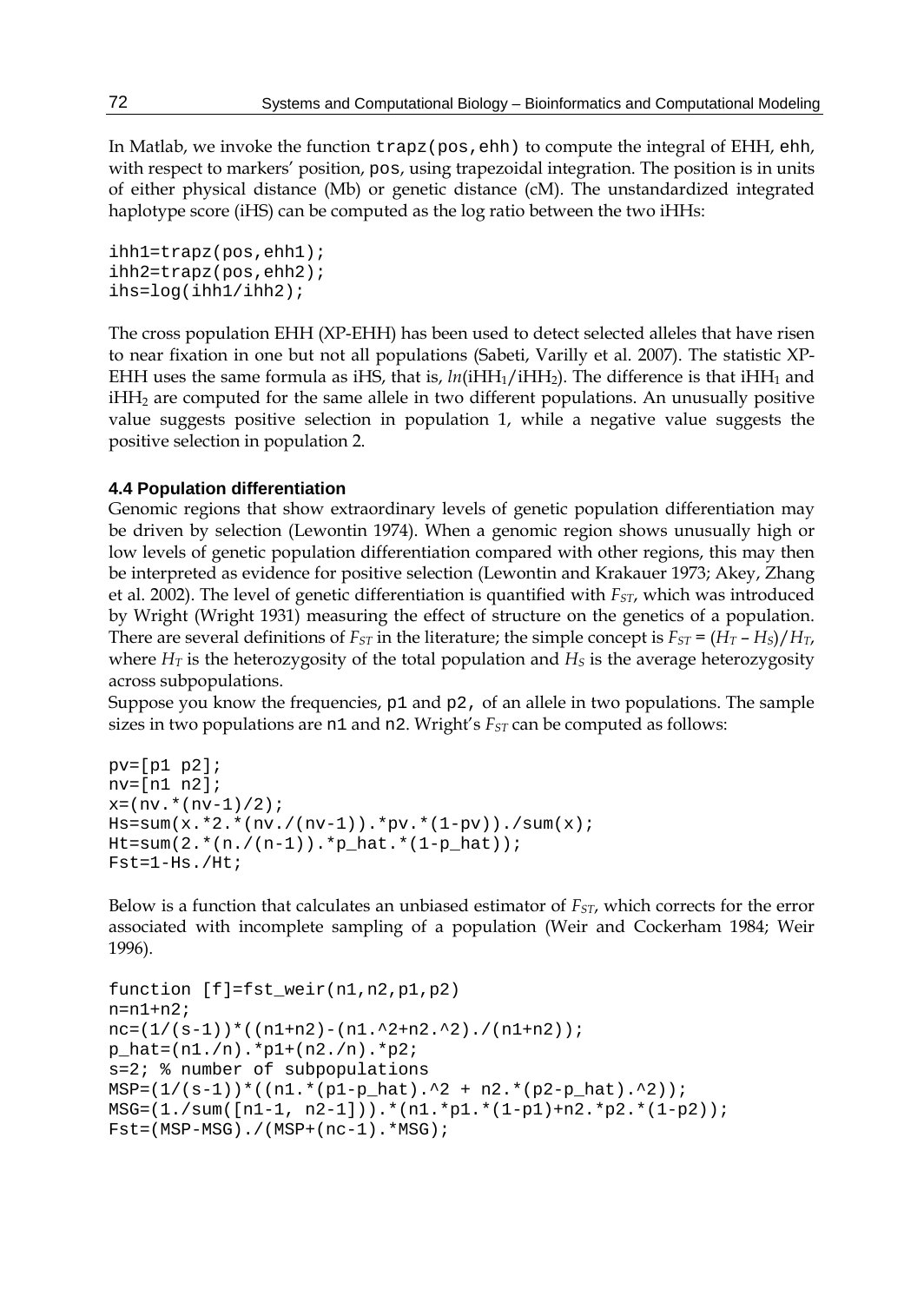NC is the variance-corrected average sample size, p\_hat is the weighted average allele frequency across subpopulations, MSG is the mean square error within populations, and MSP is the mean square error between populations.

# **5. Conclusion**

Matlab, as a powerful scientific computing environment, should have many potential applications in evolutionary bioinformatics. An important goal of evolutionary bioinformatics is to understand how natural selection shapes patterns of genetic variation within and between species. Recent technology advances have transformed molecular evolution and population genetics into more data-driven disciplines. While the biological data sets are becoming increasingly large and complex, we hope that the programming undertakings that are necessary to deal with these data sets remain manageable. A highlevel programming language like Matlab guarantees that the code complexity only increases linearly with the complexity of the problem that is being solved.

Matlab is an ideal language to develop novel software packages that are of immediate interest to quantitative researchers in evolutionary bioinformatics. Such a software system is needed to provide accurate and efficient statistical analyses with a higher degree of usability, which is more difficult to achieve using traditional programming languages. Limited functionality and inflexible architecture of existing software packages and applications often hinder their usability and extendibility. Matlab can facilitate the design and implementation of novel software systems, capable of conquering many limitations of the conventional ones, supporting new data types and large volumes of data from population-scale sequencing studies in the genomic era.

# **6. Acknowledgment**

The work was partially supported by a grant from the Gray Lady Foundation. I thank Tomasz Koralewski and Amanda Hulse for their help in the manuscript preparation. MBEToolbox and PGEToolbox are available at http://www.bioinformatics.org/mbetoolbox/ and http://www.bioinformatics.org/pgetoolbox/, respectively.

# **7. References**

- Akey, J. M., G. Zhang, et al. (2002). Interrogating a high-density SNP map for signatures of natural selection. *Genome Res* 12(12): 1805-1814.
- Cai, J. J. (2008). PGEToolbox: A Matlab toolbox for population genetics and evolution. *J Hered* 99(4): 438-440.
- Cai, J. J., D. K. Smith, et al. (2005). MBEToolbox: a MATLAB toolbox for sequence data analysis in molecular biology and evolution. *BMC Bioinformatics* 6: 64.
- Cai, J. J., D. K. Smith, et al. (2006). MBEToolbox 2.0: an enhanced version of a MATLAB toolbox for molecular biology and evolution. *Evol Bioinform Online* 2: 179-182.
- Depaulis, F. & M. Veuille (1998). Neutrality tests based on the distribution of haplotypes under an infinite-site model. *Mol Biol Evol* 15(12): 1788-1790.
- Fay, J. C. & C. I. Wu (2000). Hitchhiking under positive Darwinian selection. *Genetics* 155(3): 1405-1413.
- Felsenstein, J. (1984). Distance Methods for Inferring Phylogenies: A Justification. *Evolution* 38(1): 16-24.